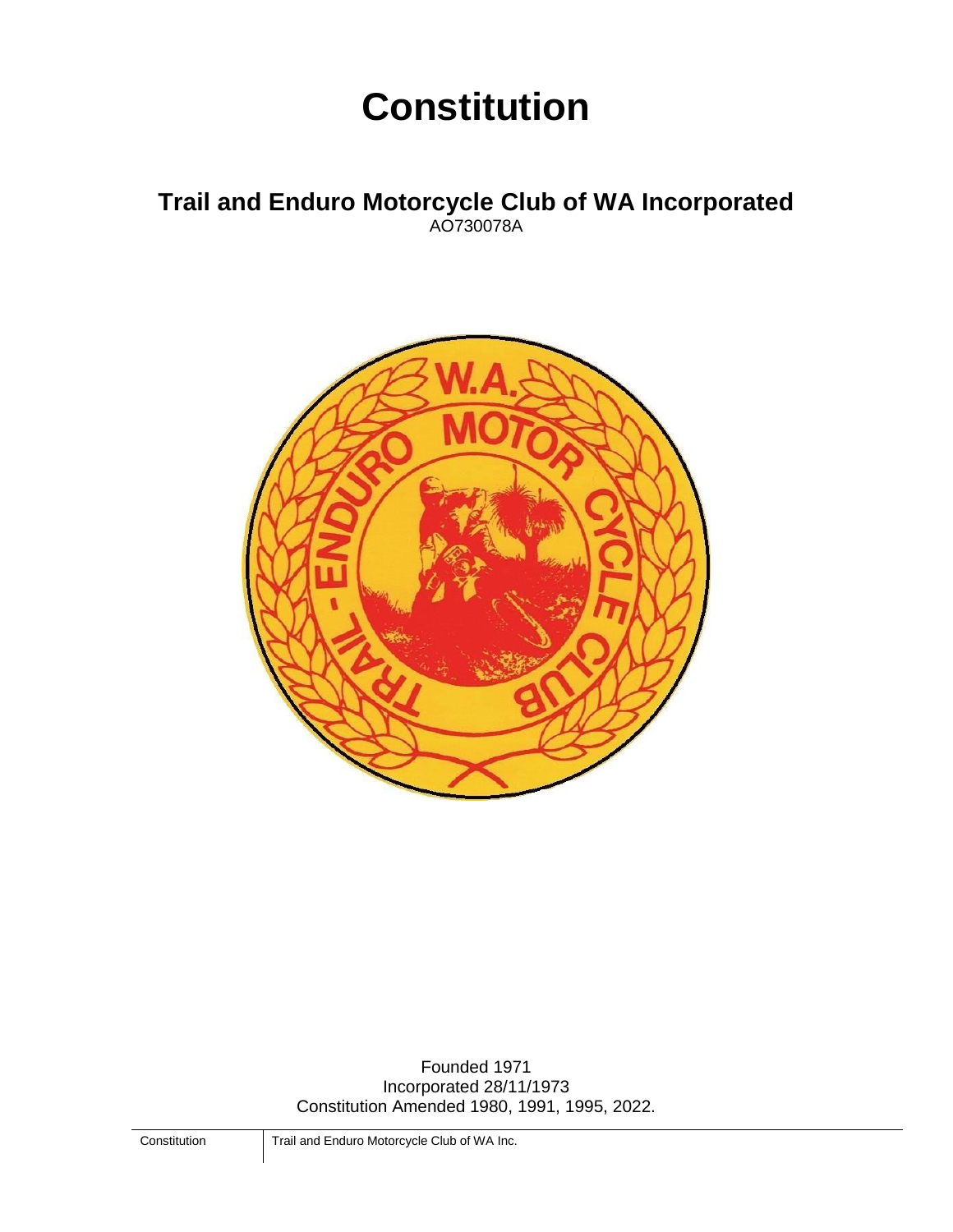## **TABLE OF CONTENTS**

| $\mathbf 1$ .                                               |  |  |  |  |
|-------------------------------------------------------------|--|--|--|--|
| 2.                                                          |  |  |  |  |
| 2.1<br>2.2<br>2.3<br>2.4                                    |  |  |  |  |
| 3.                                                          |  |  |  |  |
| 3.1                                                         |  |  |  |  |
| 4.                                                          |  |  |  |  |
| 5.                                                          |  |  |  |  |
| 5.1<br>5.2                                                  |  |  |  |  |
| 6.                                                          |  |  |  |  |
| 6.1<br>6.2<br>6.3<br>6.4                                    |  |  |  |  |
| 7.                                                          |  |  |  |  |
| 7.1<br>7.2<br>7.3<br>7.4<br>7.5<br>7.6<br>7.7<br>7.8<br>7.9 |  |  |  |  |
| 8.                                                          |  |  |  |  |
| 9.                                                          |  |  |  |  |
| 10.1<br>10.2<br>10.3                                        |  |  |  |  |
|                                                             |  |  |  |  |
| 11.1<br>11.2<br>11.3<br>11.4<br>11.5                        |  |  |  |  |
|                                                             |  |  |  |  |
| 12.1<br>12.2<br>12.3                                        |  |  |  |  |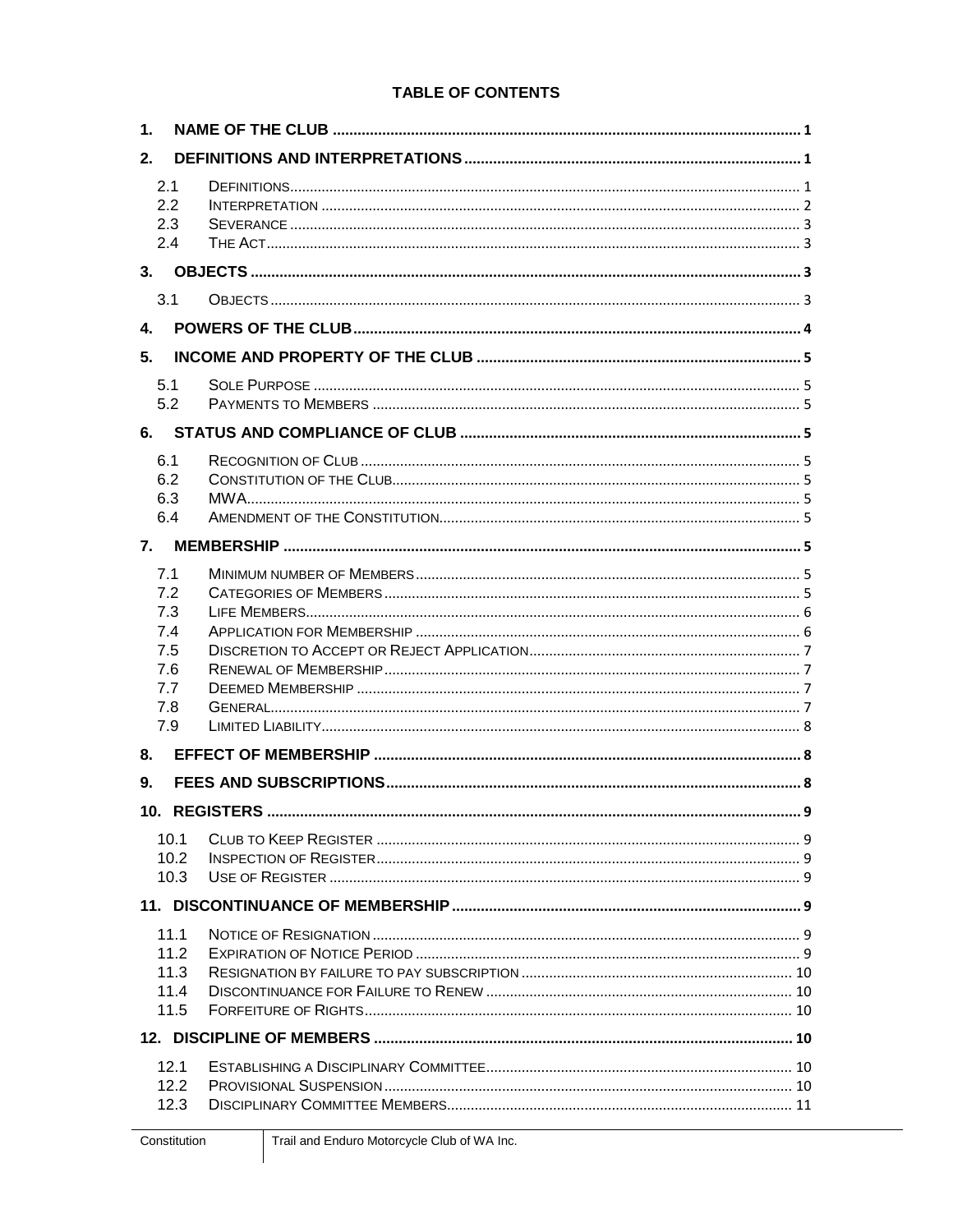| 12.4         |                                                                                            |  |  |  |
|--------------|--------------------------------------------------------------------------------------------|--|--|--|
| 12.5         |                                                                                            |  |  |  |
| 12.6         |                                                                                            |  |  |  |
|              |                                                                                            |  |  |  |
|              | 14. GENERAL MEETINGS (INCLUDING AGM AND SPECIAL GENERAL MEETING)  12                       |  |  |  |
|              |                                                                                            |  |  |  |
| 14.1         |                                                                                            |  |  |  |
| 14.2<br>14.3 |                                                                                            |  |  |  |
| 14.5         |                                                                                            |  |  |  |
| 14.6         |                                                                                            |  |  |  |
| 14.7         | WRITTEN NOTICE OF CANCELLATION OR POSTPONEMENT OF GENERAL MEETING 13                       |  |  |  |
| 14.8         | CONTENTS OF NOTICE POSTPONING GENERAL MEETING (INCLUDING AGM AND SPECIAL GENERAL           |  |  |  |
|              |                                                                                            |  |  |  |
| 14.9         | NUMBER OF CLEAR DAYS FOR POSTPONEMENT OF GENERAL MEETING (INCLUDING AGM AND                |  |  |  |
|              |                                                                                            |  |  |  |
|              | 14.10 BUSINESS AT POSTPONED GENERAL MEETING (INCLUDING AGM AND SPECIAL GENERAL MEETING) 14 |  |  |  |
|              |                                                                                            |  |  |  |
|              |                                                                                            |  |  |  |
|              |                                                                                            |  |  |  |
|              |                                                                                            |  |  |  |
|              |                                                                                            |  |  |  |
| 15.1         |                                                                                            |  |  |  |
| 15.2         |                                                                                            |  |  |  |
| 15.3         |                                                                                            |  |  |  |
| 15.4         |                                                                                            |  |  |  |
| 15.5         |                                                                                            |  |  |  |
| 15.6<br>15.7 |                                                                                            |  |  |  |
| 15.8         |                                                                                            |  |  |  |
| 15.9         |                                                                                            |  |  |  |
| 15.10        |                                                                                            |  |  |  |
| 15.11        |                                                                                            |  |  |  |
|              |                                                                                            |  |  |  |
| 15.13        |                                                                                            |  |  |  |
|              |                                                                                            |  |  |  |
|              |                                                                                            |  |  |  |
|              |                                                                                            |  |  |  |
|              |                                                                                            |  |  |  |
|              |                                                                                            |  |  |  |
| 17.1         |                                                                                            |  |  |  |
| 17.2         |                                                                                            |  |  |  |
| 17.3         |                                                                                            |  |  |  |
| 17.4         |                                                                                            |  |  |  |
| 17.5         |                                                                                            |  |  |  |
|              | 18. ELECTED DIRECTORS AND GENERAL CLUB COMMITTEE MEMBERS 18                                |  |  |  |
| 18.1         |                                                                                            |  |  |  |
| 18.2         |                                                                                            |  |  |  |
| 18.3         |                                                                                            |  |  |  |
| 18.4         |                                                                                            |  |  |  |
|              |                                                                                            |  |  |  |
| 19.1         |                                                                                            |  |  |  |
|              | The it and Fundamental Objects of the final                                                |  |  |  |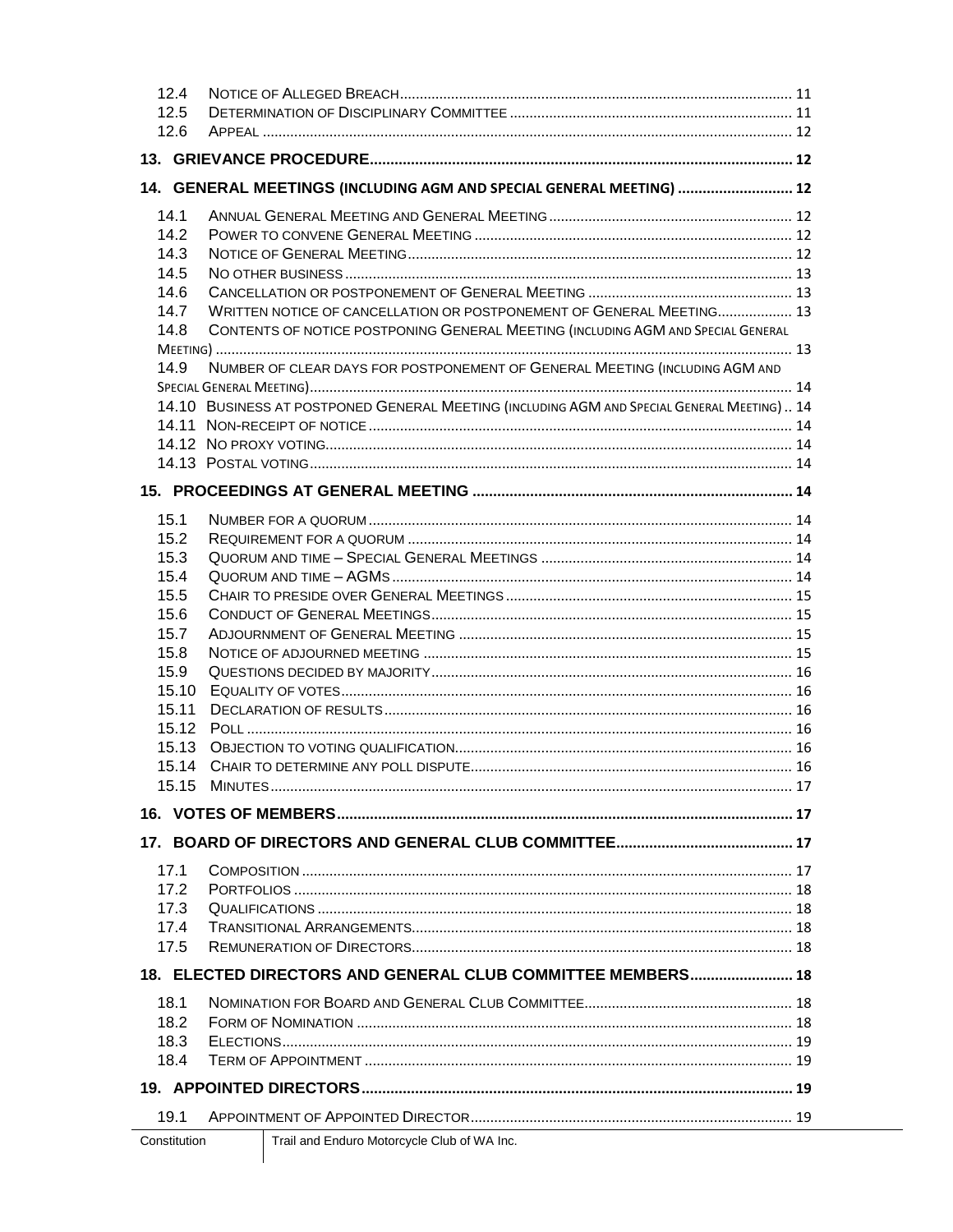| 19.2          |                                                                           |  |  |  |
|---------------|---------------------------------------------------------------------------|--|--|--|
| 20.           |                                                                           |  |  |  |
| 20.1          |                                                                           |  |  |  |
| 20.2          | GROUNDS FOR TERMINATION OF BOARD DIRECTOR OR GENERAL COMMITTEE MEMBER  20 |  |  |  |
| 20.3          |                                                                           |  |  |  |
|               |                                                                           |  |  |  |
| 21.1          |                                                                           |  |  |  |
| 21.2          |                                                                           |  |  |  |
| 21.3          |                                                                           |  |  |  |
| 21.4          |                                                                           |  |  |  |
| 21.5          |                                                                           |  |  |  |
|               |                                                                           |  |  |  |
| 22.1          |                                                                           |  |  |  |
| 222           |                                                                           |  |  |  |
| 22.3          |                                                                           |  |  |  |
| 22.4          |                                                                           |  |  |  |
| 22.5          |                                                                           |  |  |  |
| 22.6          |                                                                           |  |  |  |
| 22.7          |                                                                           |  |  |  |
| 22.8          |                                                                           |  |  |  |
| 22.9<br>22.10 |                                                                           |  |  |  |
|               |                                                                           |  |  |  |
|               |                                                                           |  |  |  |
| 23.1          |                                                                           |  |  |  |
| 23.2          |                                                                           |  |  |  |
|               |                                                                           |  |  |  |
| 24.1          |                                                                           |  |  |  |
| 24.2          |                                                                           |  |  |  |
| 24.3          |                                                                           |  |  |  |
|               |                                                                           |  |  |  |
| 25.1          |                                                                           |  |  |  |
| 25.2          |                                                                           |  |  |  |
|               |                                                                           |  |  |  |
| 26.1          |                                                                           |  |  |  |
| 27.           |                                                                           |  |  |  |
| 27.1          |                                                                           |  |  |  |
| 27.2          |                                                                           |  |  |  |
| 27.3          |                                                                           |  |  |  |
| 27.4          |                                                                           |  |  |  |
|               |                                                                           |  |  |  |
| 28.1          |                                                                           |  |  |  |
| 28.2          |                                                                           |  |  |  |
| 28.3          |                                                                           |  |  |  |
| 28.4          |                                                                           |  |  |  |
| 28.5          |                                                                           |  |  |  |
| 29            |                                                                           |  |  |  |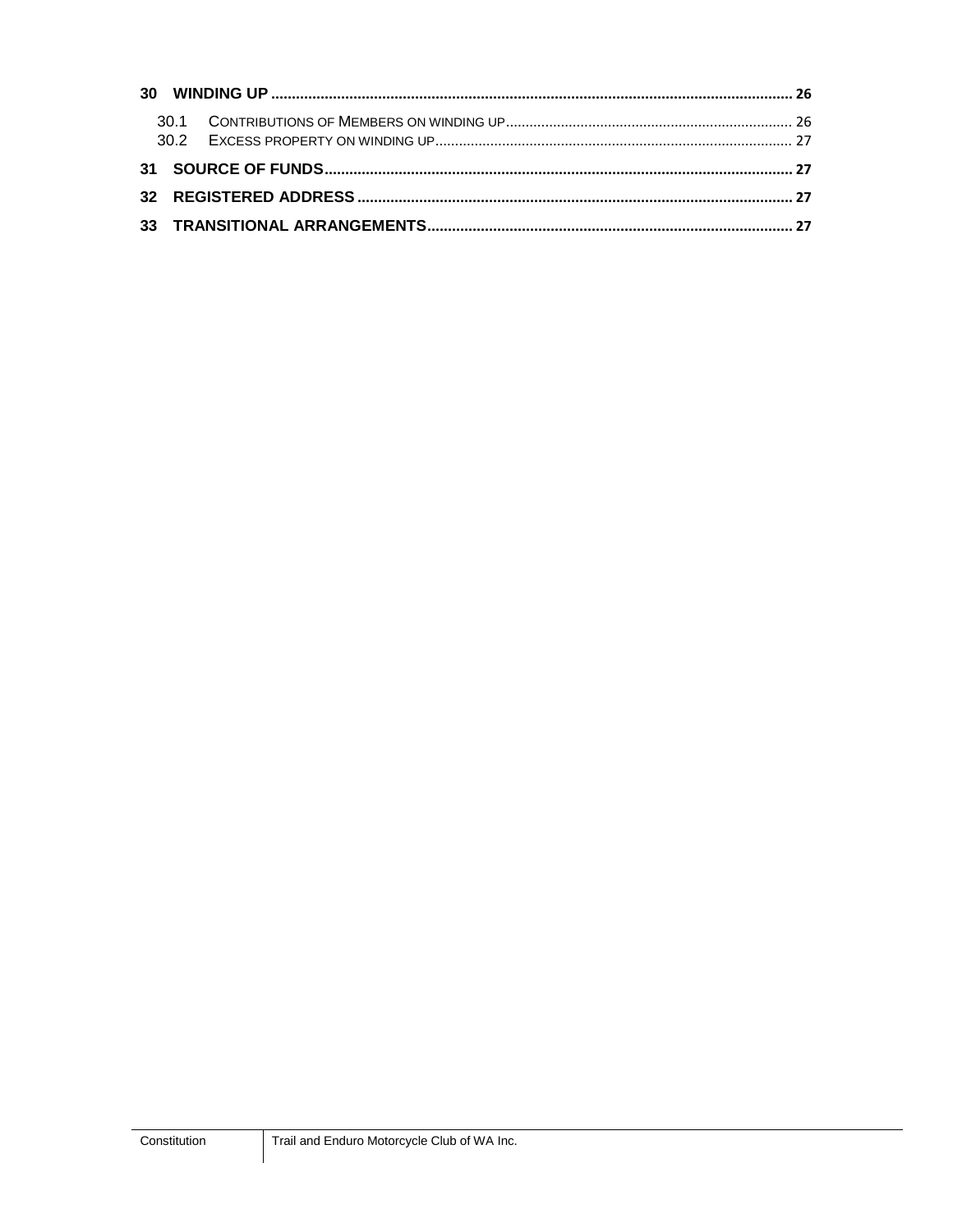## <span id="page-5-0"></span>**1. NAME OF THE CLUB**

The name of the incorporated association is Trail and Enduro Motorcycle Club of Western Australia Incorporated. (Association number AO730078A)

#### **1.1 CLUB COLOURS**

The club colours shall be red and gold.

#### <span id="page-5-1"></span>**1.2 CLUB BADGE**

The club badge shall be circular of colours red and gold. The words "TRAIL & ENDURO M.C.C. W.A." shall be radially and concentrically located around the perimeter, internal of the actual rim. Laurel leaves shall constitute another concentric section, leaving a circle around the centre of approximately 60% of the badge diameter. In this circle shall be a solo motor cycle of enduro machine characteristics with a mounted rider.

#### <span id="page-5-2"></span>**2. DEFINITIONS AND INTERPRETATIONS**

#### **2.1 Definitions**

In this Constitution unless the context requires otherwise:

**Act** means the *Associations Incorporation Act 2015* (WA).

**AGM** or **Annual General Meeting** means the annual General Meeting of the Club required to be held by the Club in each calendar year.

**Annual Subscription** means the annual fees payable by each category of Member as determined by the Board under clause [9a\).](#page-12-3)

**Appointed Director** means a Director appointed under clause [19.](#page-23-7)

**Board** or **Directors** means the body consisting of the Directors under clause [17.1.](#page-21-4)

**By-Laws** mean a by-law made under clause [25.](#page-28-7)

**Chair** means the person elected under clause 22.6.

**Committee** means a committee established by the Board under clause [24.](#page-27-6)

**Constitution** means this Constitution as amended from time to time, and a reference to a particular clause is a reference to a clause of this Constitution.

**Director** means a director of the Club and includes Elected Directors and Appointed **Directors** 

**Elected Director** means a Director of the Club elected under clause [18.](#page-22-7)

Financial Year means the year commencing 1<sup>st</sup> July in any calendar year.

**General Club Committee** means the members elected to assist the Board with the running of the club.

**General Meeting** means a general meeting of Members and includes the AGM and any Special General Meeting.

**FIM** means the international federation for Motorcycling – the Federation Internationale de Motorcyclisme.

**Honorary Member** means a person admitted to membership of the club for no fees under clause 7.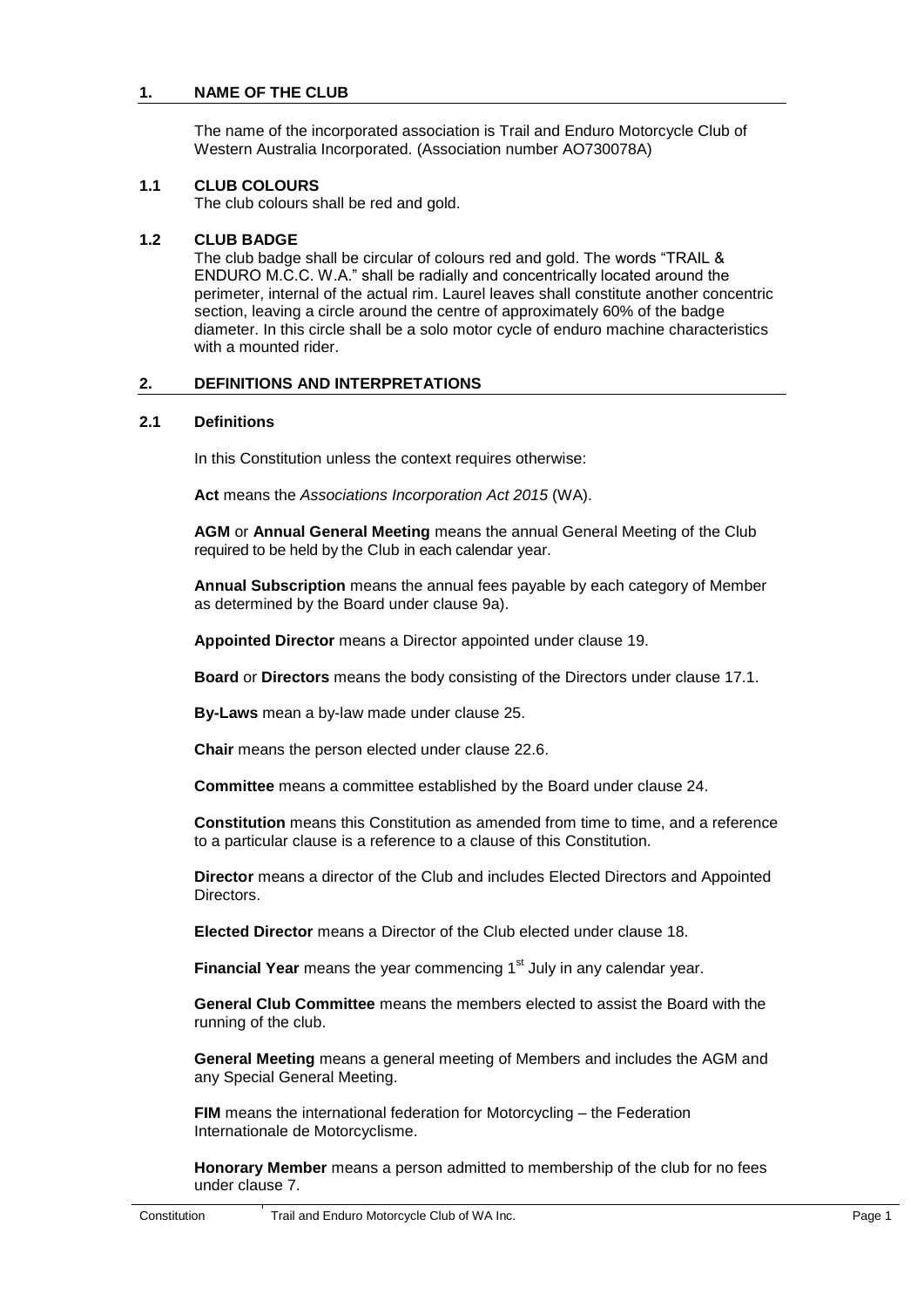**Individual Member** means a registered, financial Member of the Club in any category as specified in the MWA regulations and any relevant MA regulations from time to time.

**Intellectual Property** means all rights subsisting in copyright, business names, names, trademarks (or signs), logos, designs, equipment including computer software, images (including photographs, videos or films) or service marks relating to the Club or any activity of or conducted, promoted or administered by the Club.

**Junior Member** means a registered Member of the Club who is younger than 16 years of age.

**Life Member** means a Member admitted to the Club under clause 7.3.

**Local Area** means the geographical area in which the Club operates as determined by MWA.

**MA** means Motorcycling Australia Limited, the national sporting organisation for Motorcycling in Australia.

**Member** means a member of the Club under clause [7.](#page-9-11)

**MWA** means Motorcycling Western Australia Incorporated, the State Controlling Body for Motorcycling in Western Australia.

**Objects** mean the objects of the Club in clause 3.

**Poll** means a secret vote taken in written form under clause 15.11

**Register** means the register of Members kept in accordance with clause [10.](#page-13-7)

**Senior Member** means a registered Member of the Club who is 16 years of age or older.

**Social Member** means member who does not have voting or competing rights in accordance with clause 7.

**Special General Meeting** means a General Meeting other than an Annual General Meeting.

**Special Resolution** has the same meaning as that given to it in the Act.

**Temporary Member** means a member admitted to the Club under clause 7.

**Voting Member** means those Members of the Club entitled to vote under this Constitution in General Meeting as set out under clause 7.

<span id="page-6-0"></span>**Writing** shall unless, the contrary intention appears, be construed as including references to printing, lithography, photography and other modes of representing or reproducing words in a visible form, including messages sent by electronic means.

#### **2.2 Interpretation**

In this Constitution unless the context requires otherwise:

i. a reference to a function includes a reference to a power, authority and duty;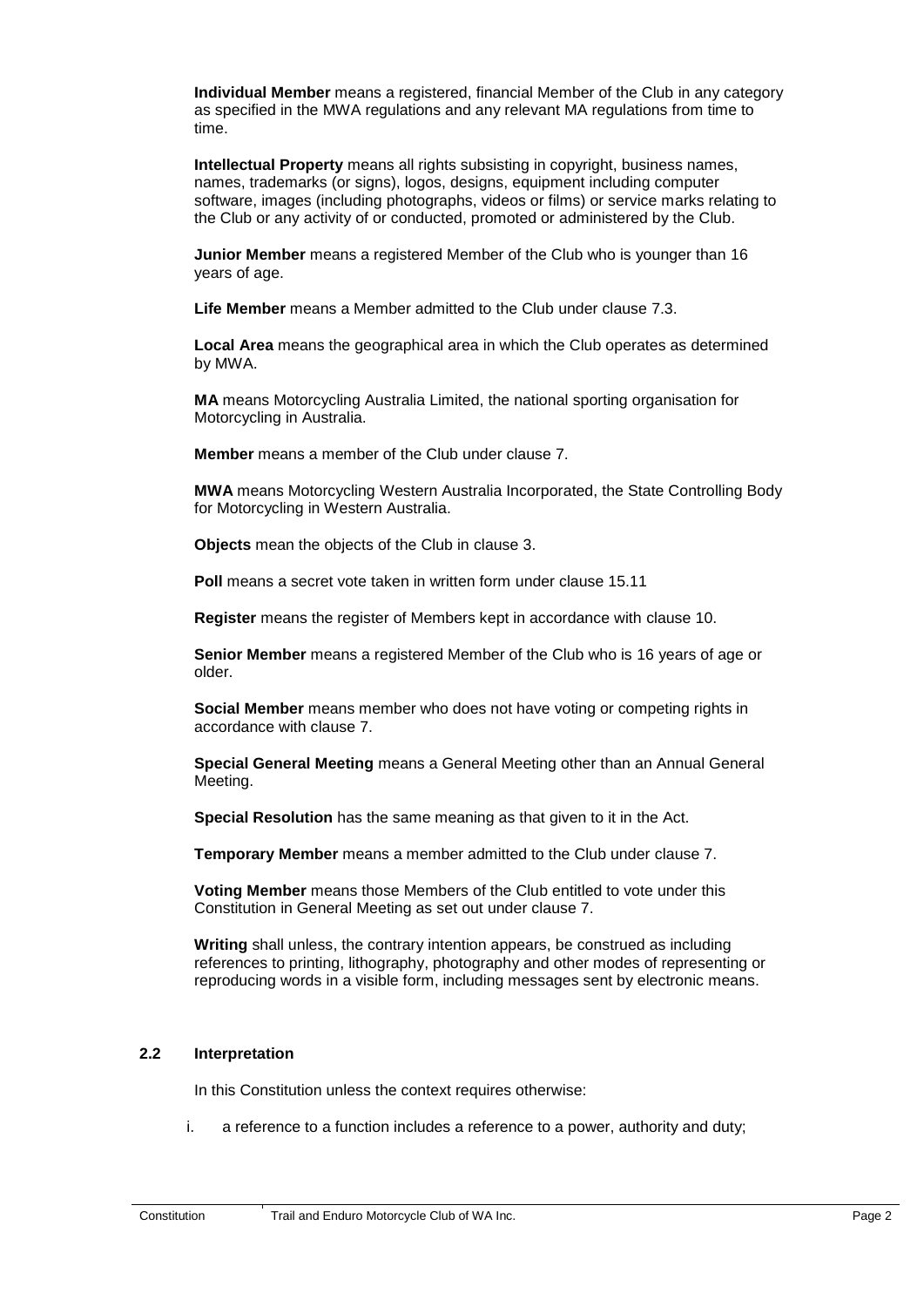- ii. a reference to the exercise of a function includes, where the function is a power, authority or duty, a reference to the exercise of the power or authority of the performance of the duty;
- iii. words importing the singular include the plural and vice versa;
- iv. words importing any gender include the other genders;
- v. references to persons include corporations and bodies politic;
- vi. references to a person include the legal personal representatives, successors and permitted assigns of that person;
- <span id="page-7-0"></span>vii. a reference to a statute, ordinance, code or other law includes Regulations and other statutory instruments under it and consolidations, amendments, reenactments or replacements of any of them (whether of the same or any legislative authority having jurisdiction); and

#### <span id="page-7-1"></span>**2.3 Severance**

If any provision of this Constitution or any phrase contained in it is invalid or unenforceable, the phrase or provision is to be read down if possible, so as to be valid and enforceable, and otherwise shall be severed to the extent of the invalidity or unenforceability, without affecting the remaining provisions of this Constitution.

#### **2.4 The Act**

In this Constitution, unless the context requires otherwise, an expression has, in a provision of this Constitution that deals with a matter dealt with by a particular provision of the Act, the same meaning as in that provision of the Act.

<span id="page-7-2"></span>The model rules created under the Act are displaced by this Constitution and accordingly do not apply to the Club.

#### <span id="page-7-3"></span>**3. OBJECTS**

#### **3.1 Objects**

The Club is established solely for the Objects. The Objects are to:

- 3.1 provide for the encouragement, conduct, promotion and administration of Motorcycling in Western Australia in consultation with MWA;
- 3.2 participate as a member of MWA so Motorcycling can be conducted, encouraged, promoted, advanced and administered throughout the Local Area;
- 3.3 affiliate and otherwise liaise with the MWA, MA and FIM;
- 3.4 encourage, conduct, promote, advance and control Motorcycling, and its many aspects devoted to safety and management;
- 3.5 co-operate with MWA in the conduct of research and development of improvements in Motorcycling and Motorcycling equipment and safety;
- 3.6 use and protect the Intellectual Property;
- 3.7 promote the involvement and importance of Motorcycling standards, techniques, awards and education to bodies involved in Motorcycling;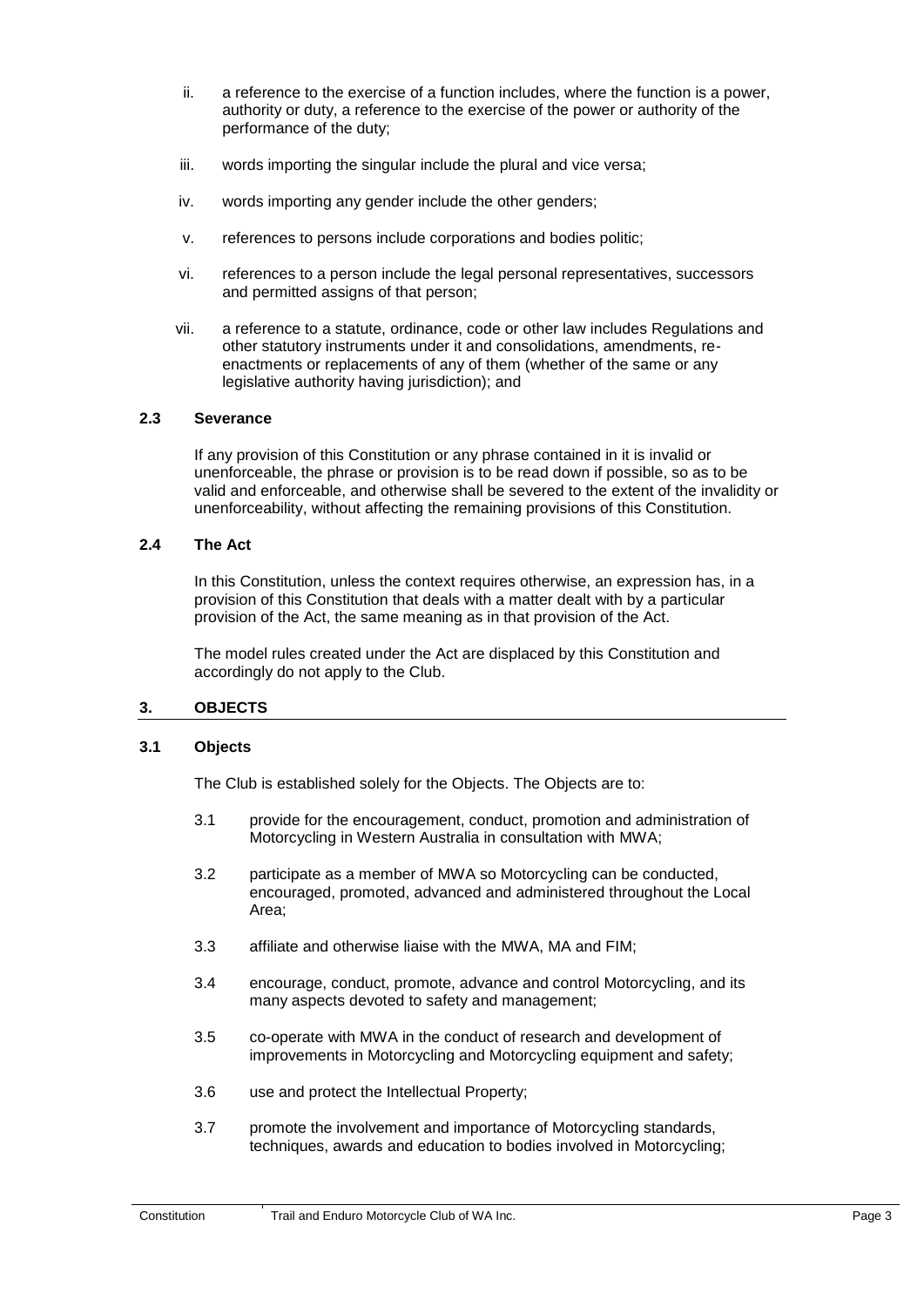- 3.8 strive for and maintain government, commercial and public recognition of the Club as the authority on Motorcycling in the Local Area;
- 3.9 recognise and comply with as may be necessary for the management and control of Motorcycling and related activities and safety;
- 3.10 pursue through itself or others such commercial arrangement, including sponsorship and marketing opportunities, as are appropriate to the purposes of the Club in the Local Area;
- 3.11 having regard to these purposes, foster, regulate, organise and manage competitions, displays and other activities and to issue badges, medallions and certificates and award trophies to successful Members;
- 3.12 ensure that environmental considerations are taken into account in all Motorcycling and related activities conducted by the Club;
- 3.13 promote the health and safety of Members;
- 3.14 act as arbiter on matters pertaining to the conduct of Motorcycling in the Local Area, including disciplinary matters, and refer matters to MWA as appropriate;
- 3.15 adopt and implement appropriate policies, including in relation to equal opportunity, equity, drugs in sport, health, safety, junior and senior programs, infectious diseases and such other matters as arise from time to time as issues to be addressed in Motorcycling,
- 3.16 represent the interests of its Members and of Motorcycling generally in any appropriate forum;
- 3.17 have regard to the public interest in its operations;
- 3.18 encourage Members to realise their potential and athletic abilities by extending to them the opportunity of education and participation in Motorcycling competition and to award trophies and rewards to successful competitors;
- 3.19 encourage and promote performance enhancing drug free competition;
- 3.20 give, and where appropriate seek, recognition for Members to obtain awards or public recognition in fields of endeavour other than Motorcycling;
- 3.21 seek and obtain improved facilities for the enjoyment of Motorcycling in Western Australia;
- <span id="page-8-0"></span>3.22 effect such purposes as may be necessary in the interest of Motorcycling; and
- 3.23 undertake and or do all such things or activities which are necessary, incidental or conducive to the advancement of these Objects.

## **4. POWERS OF THE CLUB**

Solely for furthering the Objects, the Club, in addition to any other powers it has under the Act, has the legal capacity and powers of a company limited by guarantee as set out under section 124 of the *Corporations Act 2001* (Cth).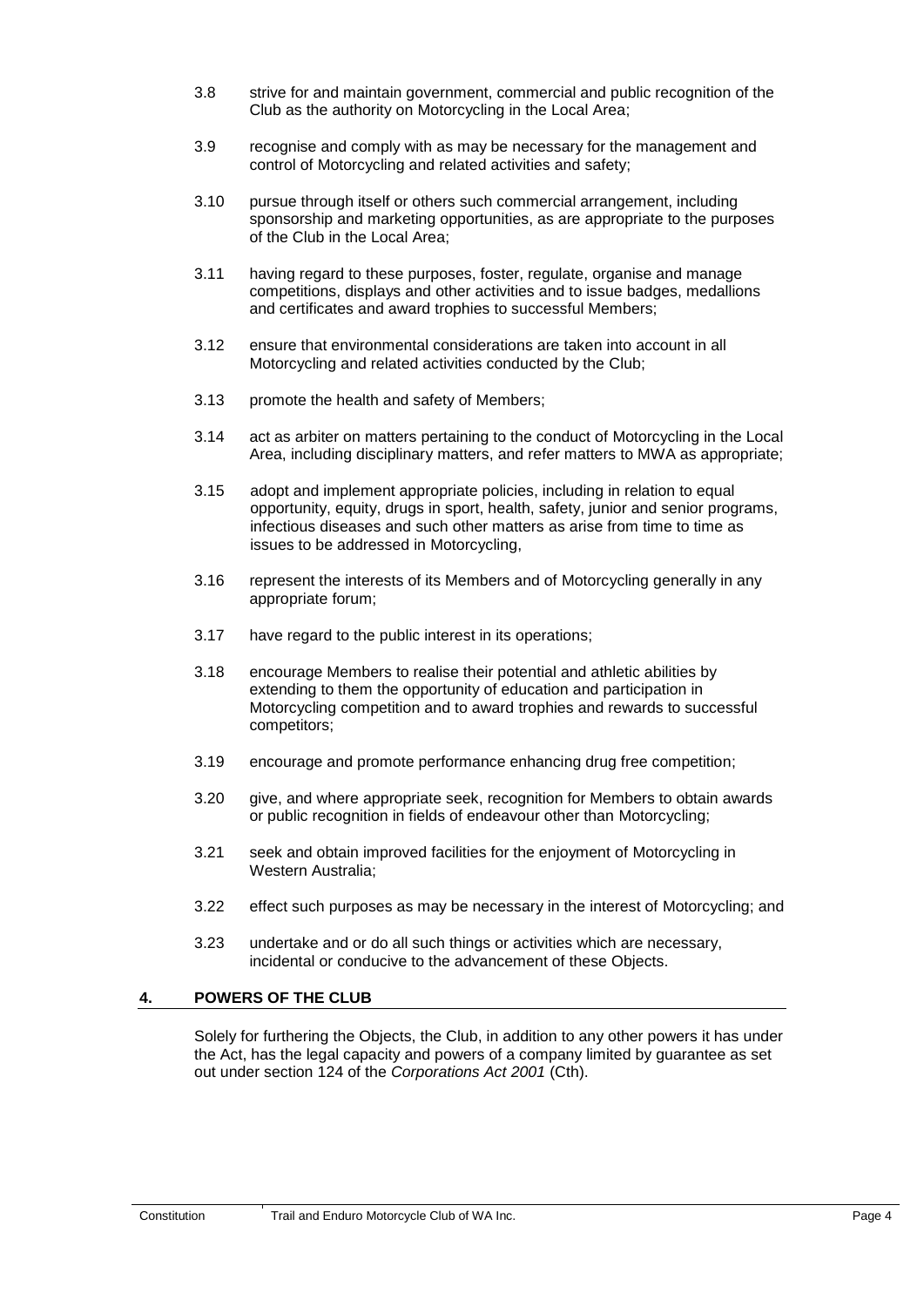## <span id="page-9-1"></span><span id="page-9-0"></span>**5. INCOME AND PROPERTY OF THE CLUB**

#### <span id="page-9-2"></span>**5.1 Sole Purpose**

The income and property of the Club must be applied solely towards the promotion of the Objects of the Club.

#### **5.2 Payments to Members**

No part of the income or property of the Club may be paid or otherwise distributed, directly or indirectly, to any Member except for payments to a Member in good faith in the promotion of the Objects as follows:

- i. in return for any services rendered or goods supplied in the ordinary and usual course of business to the Club; or
- <span id="page-9-3"></span>ii. of interest at a rate not exceeding current bank overdraft rates of interest for moneys lent; or
- iii. of reasonable rent for premises let by them to the Club.

#### <span id="page-9-4"></span>**6. STATUS AND COMPLIANCE OF CLUB**

#### <span id="page-9-5"></span>**6.1 Recognition of Club**

The Club is a member of MWA and is recognised by MWA as the entity responsible for the delivery of Motorcycling in the Local Area and is subject to compliance with the MAWA constitution. The MWA constitution shall continue to be so recognised and the Club shall administer Motorcycling in the Local Area in accordance with the Objects and the objects of MWA.

#### <span id="page-9-6"></span>**6.2 Constitution of the Club**

This Constitution will clearly reflect the objects of MWA and will conform to the constitution of MWA, subject always to the Act.

#### <span id="page-9-7"></span>**6.3 MWA**

The Club must not resign, disaffiliate or otherwise seek to withdraw from MWA without approval by Special Resolution.

#### <span id="page-9-8"></span>**6.4 Amendment of the Constitution**

6.4.1 No addition, alteration or amendment shall be made to this Constitution unless the same has been approved by Special Resolution of the Club.

#### <span id="page-9-11"></span><span id="page-9-9"></span>**7. MEMBERSHIP**

#### <span id="page-9-10"></span>**7.1 Minimum number of Members**

The Club must have at least 6 Voting Members.

#### **7.2 Categories of Members**

The Members of the Club shall consist of:

7.2.1 Life Members, who subject to this Constitution, shall have the right to receive notice of General Meetings and to be present, debate and vote at General Meetings;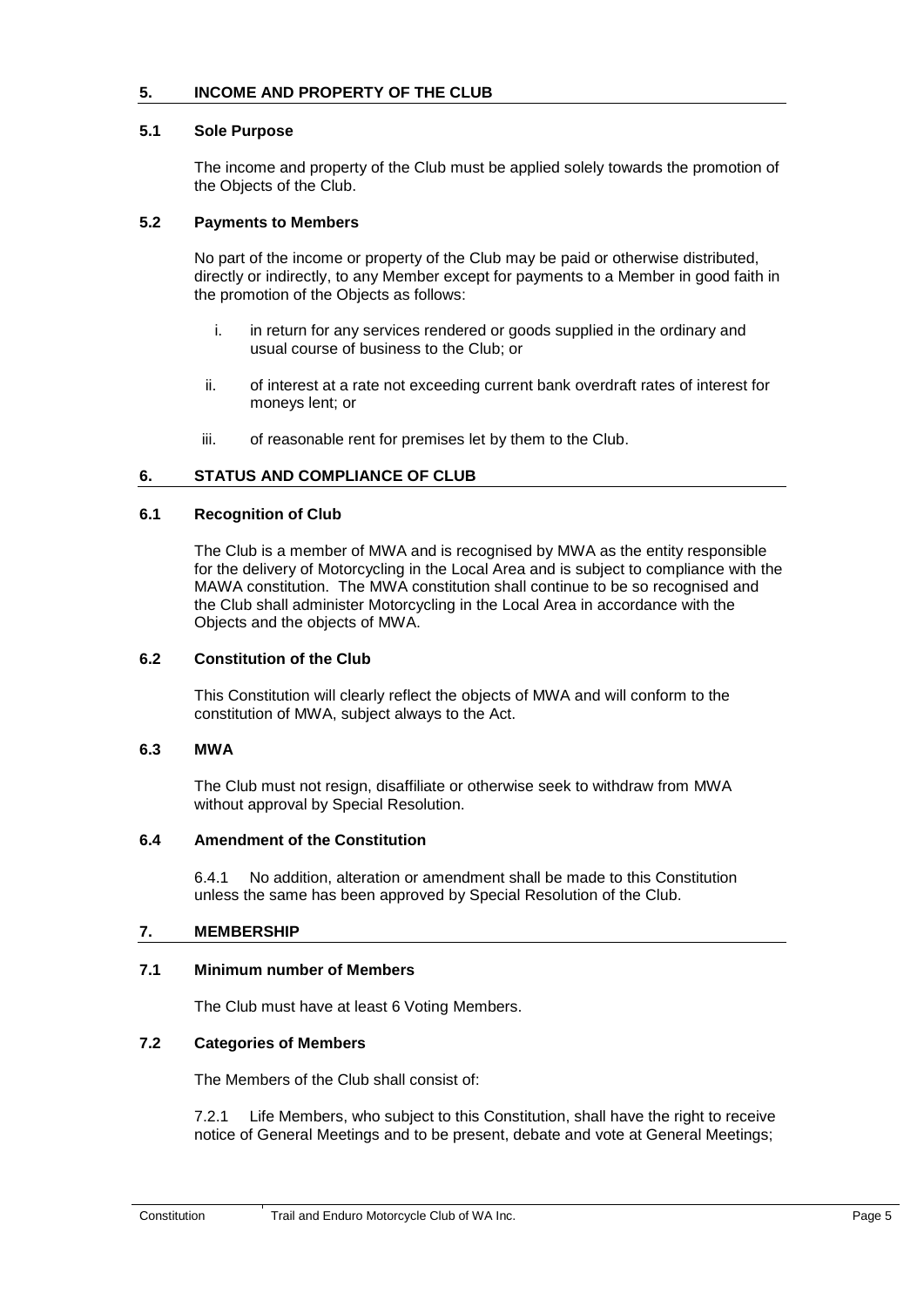7.2.2 Senior Members shall be those persons over sixteen years of age who, subject to this Constitution, shall have the right to receive notice of General Meetings and to be present, debate and vote at General Meetings;

7.2.3 Junior Members shall be those persons being under sixteen (16) years of age who, subject to this Constitution, shall have the right to receive notice of General Meetings and to be present, debate but not vote at General Meetings; Said persons shall be automatically transferred to senior membership at their sixteenth birthday.

7.2.4 Temporary Members may be admitted to the club for a period of time, at a subscription and under conditions as decided from time to time by the Board. Temporary members shall not have voting rights, nor may hold office but in all other matters are considered members of the Club for the period of their membership.

7.2.5 Social Members may be admitted to the club having paid the appropriate fee as decided from time to time by the Board. They shall have the right to receive notice of General Meetings and to be present and debate but not vote at General Meetings, hold office or compete in motorcycle events organised by the club.

- i. A Social Member may, on approval from the Board, be relocated from Social to Senior Individual membership and must pay the difference in the annual fees before being recognised as a Senior Member.
- ii. Should a member transfer from Senior individual member to Social membership no reimbursement of fees is due.

7.2.6 Honorary Members may be elected by the board of Directors for a period not exceeding three (3) years in return for services rendered to the club or its members. An honorary member will be entered on the Club Register and shall have the right to receive notice of General Meetings and to be present and debate but not vote at General Meetings, hold office or compete in motorcycle events organised by the club.

<span id="page-10-0"></span>7.2.7 Such new or other categories of Members as necessary may be established by the Board. Any new category of Member established by the Board cannot be granted voting rights without the approval of the Club in a General Meeting.

## **7.3 Life Members**

The Board may recommend to the Annual General Meeting that any natural person who has rendered distinguished service to the Club be appointed as a Life Member.

A resolution of the Annual General Meeting to confer Life Membership on the recommendation of the Board must be a Special Resolution.

<span id="page-10-1"></span>At the time of adoption of this Constitution, the Life Members of the Club shall be those persons currently recognised by the Club as Life Members.

## **7.4 Application for Membership**

7.4.1 Subject to this Constitution, to be eligible for membership as a Member, except as a Life Member which is governed by clause 7.3, the applicant must be a natural person and meet any other criteria set by the Board from time to time.

7.4.2 Subject to this Constitution or any procedures set by the Board from time to time, an application for membership as a Member except a Life Member must be:

- in writing on the form prescribed from time to time by the Board (if any),
- from the applicant or their nominated representative
- lodged with the Club;
- accompanied by the appropriate fee (if any).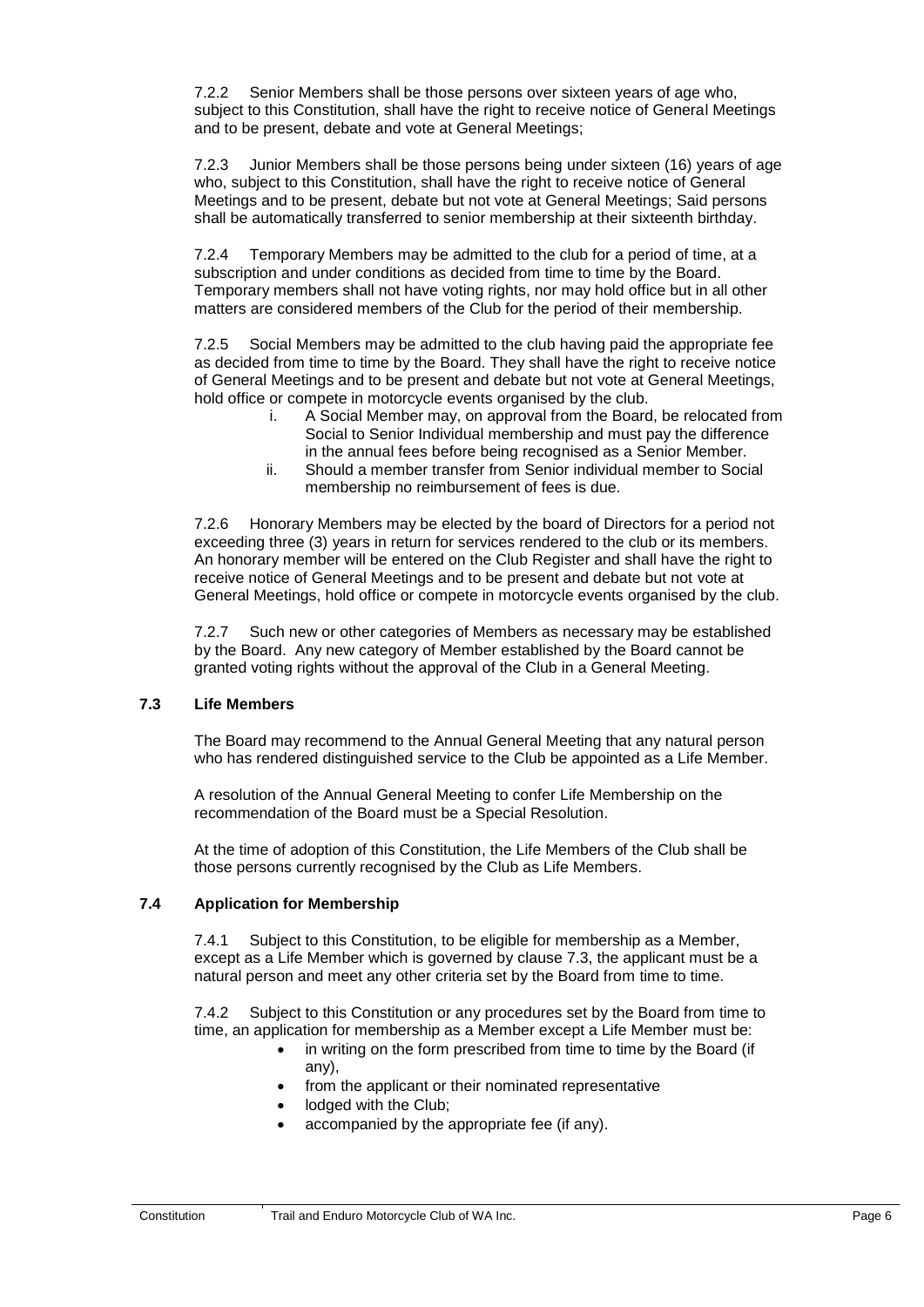## <span id="page-11-0"></span>**7.5 Discretion to Accept or Reject Application**

The Board may accept or reject an application, irrespective of whether:

- (a) the applicant is a new applicant making an application under clause 7.4 or an expiring Member reapplying under clause 7.6; or
- (b) the applicant has complied with the requirements in clause 7.4 or not.
- (c) The Board is not required or compelled to provide any reason for such acceptance or rejection.
- (d) Where the Board accepts an application, the applicant shall become a Member. Membership shall be deemed to commence upon acceptance of the application by the Board. The Register shall be amended accordingly as soon as practicable.
- (e) Where the Board rejects an application, it shall refund any fees forwarded with the application and the application shall be deemed rejected by the Club.
- <span id="page-11-1"></span>(f) There is no right of appeal where the Board rejects an application for membership, whether a new application or a renewal application.

## **7.6 Renewal of Membership**

- (a) Membership of the Club (other than Life Membership) expires annually at the conclusion of each Calendar Year.
- (b) Members (other than Life Members) must reapply for membership of the Club each Calendar Year and in accordance with the procedures set down by the Board from time to time.
- (c) The Board may accept or reject a reapplication for membership in accordance with clause 7.5.
- <span id="page-11-2"></span>(d) Upon reapplication a Member must provide details of any change in their personal details, and any other information reasonably required by the Board.

#### **7.7 Deemed Membership**

- (a) All persons who are, prior to the approval of this Constitution under the Act, Members of the Club shall be deemed Members from the time of approval of this Constitution under the Act.
- <span id="page-11-3"></span>(b) Any Members of the Club, prior to approval of this Constitution under the Act, who are not deemed Members under clause 7.7 (a) shall be entitled to carry on such functions analogous to their previous functions as are provided for under this Constitution.

#### **7.8 General**

- (a) No Member whose membership ceases has any claim against the Club or the Directors for damages or otherwise arising from cessation or termination of membership.
- (b) Membership is personal to each Member. No Member shall, or purport to, assign the rights comprising or associated with membership to any other person and any attempt to do so shall be void.
- (c) Members must treat all staff, contractors and representatives of the Club and all other Members with respect and courtesy at all times.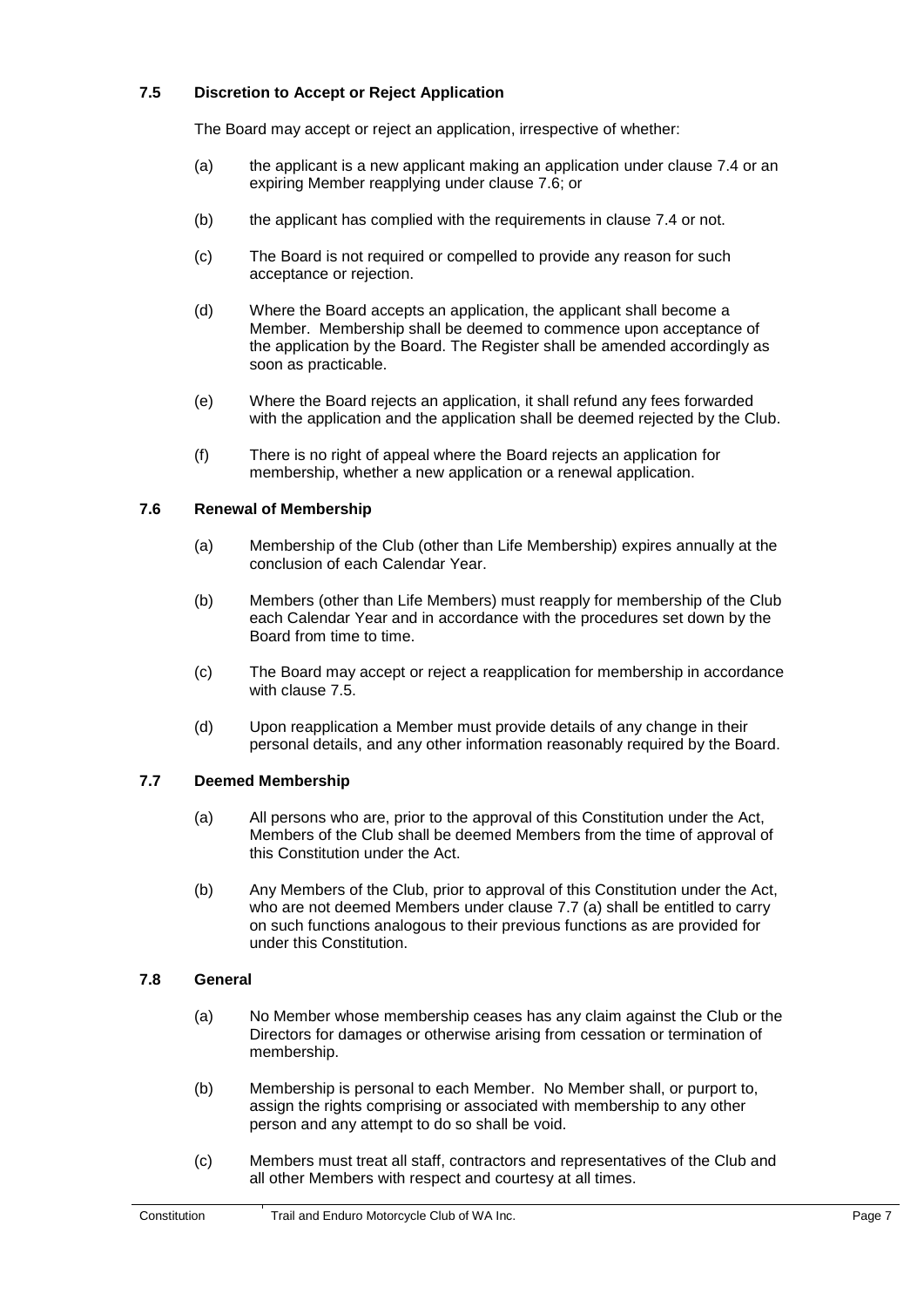<span id="page-12-0"></span>(d) Members must not act in a manner unbecoming of a Member or prejudicial to the Objects and/or interests of the Club, MWA, MA or Motorcycling.

## <span id="page-12-1"></span>**7.9 Limited Liability**

Members have no liability except as set out in clause 29).

#### **8. EFFECT OF MEMBERSHIP**

Members acknowledge and agree that:

- (a) this Constitution constitutes a contract between each of them and the Club and that they are bound by this Constitution, the By-Laws and the MWA and MA constitutions;
- (b) they shall comply with and observe this Constitution, the By-Laws and the MWA and MA constitutions and any determination, resolution or policy which may be made or passed by the Board or any duly authorised committee;
- (c) by submitting to this Constitution and the By-Laws they are subject to the jurisdiction of the Club:
- (d) this Constitution is made in pursuit of a common purpose, namely for the mutual and collective benefit of the Club, the Members and Motorcycling;
- (e) this Constitution and By-Laws are necessary and reasonable for promoting the Objects and particularly the advancement and protection of the Sport;
- (f) neither membership of the Club nor this Constitution gives rise to:
- (g) any proprietary right of Members in, to or over the Club or its property or assets;
- (h) any automatic right of a Member to renewal of their membership of the Club;
- (i) subject to the Act and the Club acting in good faith, the right of Members to natural justice unless expressly provided for in this Constitution and
- <span id="page-12-2"></span>(j) they are entitled to all benefits, advantages, privileges and services of Club membership.

#### <span id="page-12-3"></span>**9. FEES AND SUBSCRIPTIONS**

- a) The Board of Directors must determine from time to time:
	- $(i)$  the amount (if any) payable by an applicant for membership;
	- (ii) the amount of the annual membership fee payable by each Member, or any category of Members;
	- (iii) any other amount to be paid by each Member, or any category of Members, whether of a recurrent or any other nature; and
	- (iv) the payment method and due date for payment.
- <span id="page-12-4"></span>(b) The Board is empowered to prevent any Member whose Annual Subscription or any other fees are in arrears from exercising the whole or any of the rights or privileges of membership of the Club, including but not limited to the right to vote at General Meetings.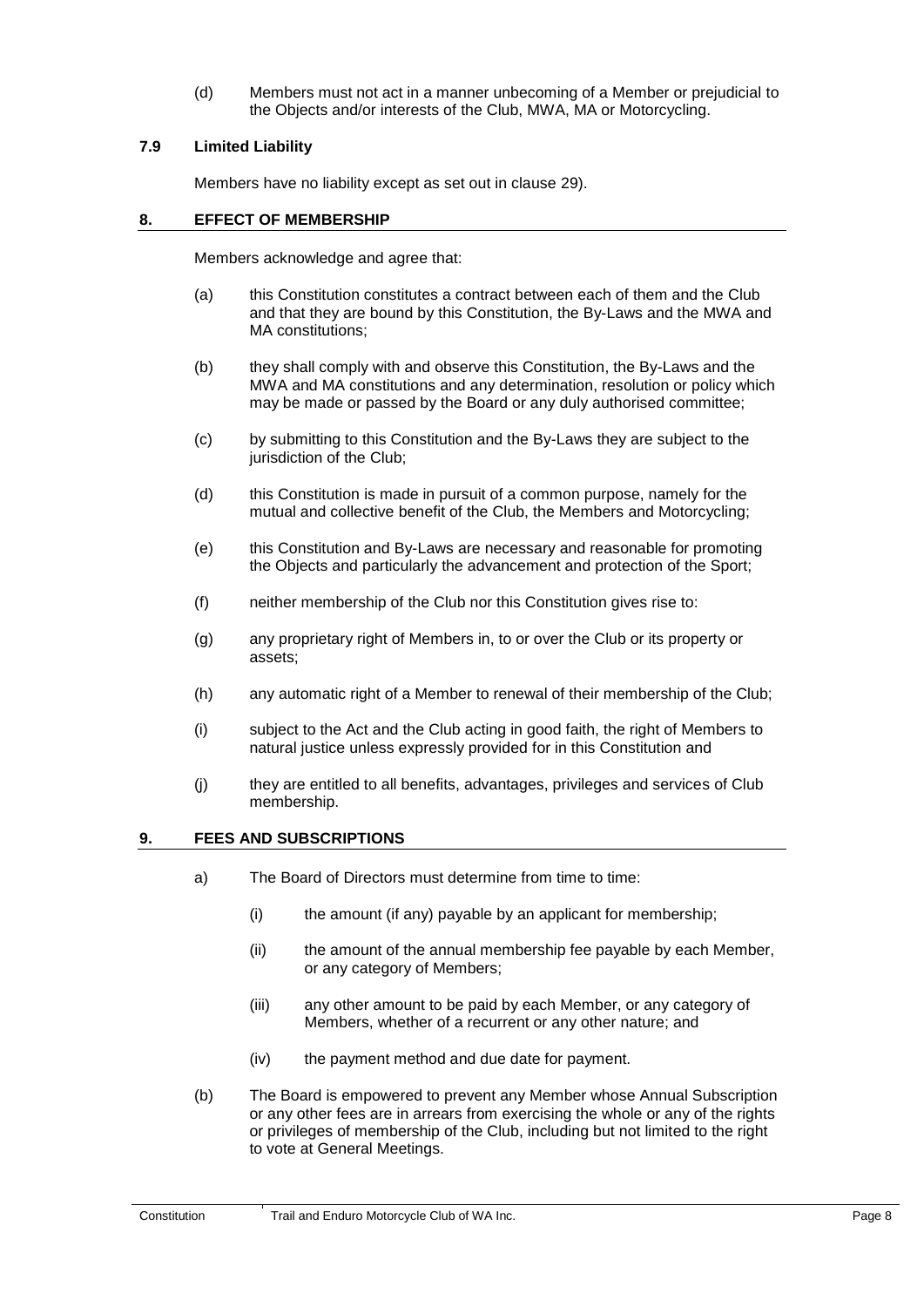#### <span id="page-13-7"></span><span id="page-13-1"></span><span id="page-13-0"></span>**10.1 Club to Keep Register**

The Club shall keep and maintain a Register in accordance with the Act in which shall be entered (as a minimum):

- i) the full name, one or more of the residential or postal or email address, category of membership, and date of entry of each Member including Life Members;
- ii) the full name, one or more of the residential or postal or email address and date of entry to office of each Director and any person appointed to act as trustee on behalf of the Club; and
- <span id="page-13-2"></span>iii) where applicable, the date of termination of membership of any Member.

Members, Directors and any person referenced in this clause 10.1 shall provide notice of any change and required details to the Club within 28 days of such change.

#### **10.2 Inspection of Register**

Having regard to the Act and subject to this clause 10.2 the Register shall be available for inspection and copying by Members, upon reasonable request to the Board. A Member may also in writing request the Board provide the Member with a copy of the Register.

(a) Where a Member wishes to copy, or wishes to receive a copy, of the Register, the Member must first provide to the Board a statutory declaration setting out the purpose for which the copy is required and declaring the purpose is connected with the affairs of the Club.

<span id="page-13-3"></span>Subject to the Act, the Board may determine a reasonable charge for the cost of complying with a request under clause 10.2 (a).

#### **10.3 Use of Register**

Subject to the Act, confidentiality considerations and privacy laws:

- 1. the Board may use the Register to further the Objects, in such manner as the Board considers appropriate; and
- 2. a Member must only use or disclose information in the Register for a purpose that is in good faith, is directly connected with the affairs of the Club or that is related to the administration of the Act.

#### <span id="page-13-5"></span><span id="page-13-4"></span>**11. DISCONTINUANCE OF MEMBERSHIP**

#### <span id="page-13-6"></span>**11.1 Notice of Resignation**

Any Member who has paid all monies due and payable to the Club may resign from the Club by giving thirty days' notice in writing to the Board of such intention to resign. Upon the expiration of that period of notice, the Member shall cease to be a member.

#### **11.2 Expiration of Notice Period**

Upon the expiration of a notice given under clause 11.1, an entry, recording the date on which the Member who gave notice ceased to be a Member, shall be recorded in the Register.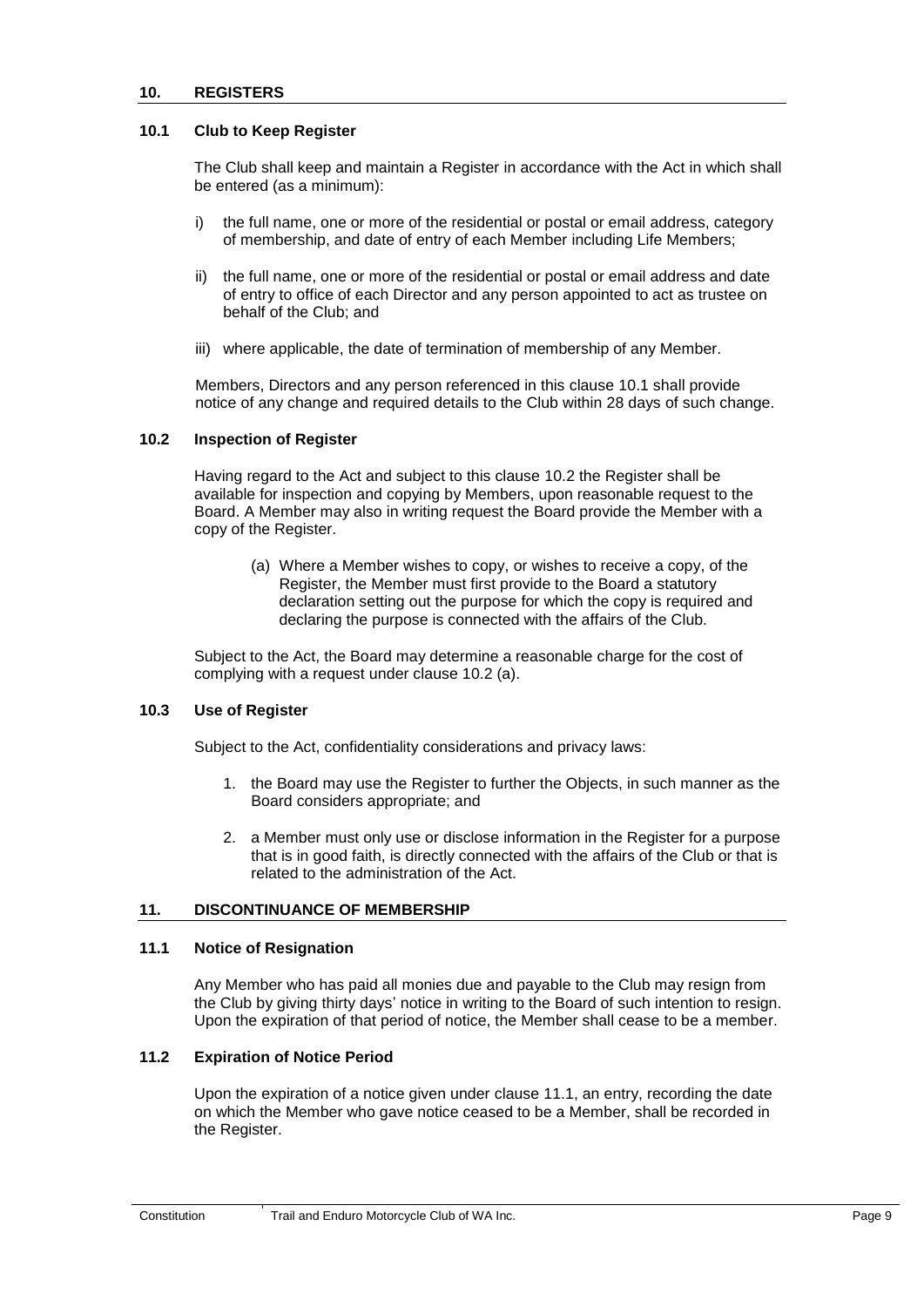## <span id="page-14-0"></span>**11.3 Resignation by failure to pay subscription**

- (a) Subject to clause 11.4, a Member is taken to have resigned if:
	- (i) the Member's Annual Subscription is outstanding more than one month after the due date determined by the Board in accordance with clause [9\(iv\);](#page-12-4) or
	- (ii) no Annual Subscription is payable:
		- (A) the Board has made a written request to the Member to confirm that he or she wishes to remain a Member; and
		- (B) the Member has not, within one month after receiving that request, confirmed in writing that he or she wishes to remain a Member.
- <span id="page-14-1"></span>(b) Should a sufficient explanation be made to the Board for the failure to pay subscription or reason for not responding to a request, the Board shall have the power to restore the Membership upon payment of the amount due (if any).

## <span id="page-14-2"></span>**11.4 Discontinuance for Failure to Renew**

Membership of the Club (except Life Membership) is automatically discontinued if a Member (except a Life Member) has not reapplied for membership of the Club before the end of the Financial Year.

## <span id="page-14-3"></span>**11.5 Forfeiture of Rights**

A Member who ceases to be a Member, for whatever reason, shall forfeit all right in and claim upon the Club and its property.

## <span id="page-14-4"></span>**12. DISCIPLINE OF MEMBERS**

## <span id="page-14-6"></span>**12.1 Establishing a Disciplinary Committee**

Where the Board is advised of an allegation (not being vexatious, trifling or frivolous) or considers that a Member has allegedly:

- (a) breached, failed, refused or neglected to comply with a provision of this Constitution, the By-Laws or any resolution or determination of the Board or any duly authorised Committee; or
- (b) acted in a manner unbecoming of a Member or prejudicial to the Objects and the interests of the Club and/or Motorcycling, or another Member; or
- (c) brought themselves, another Member, the Club or Motorcycling into disrepute,

<span id="page-14-5"></span>The Board may by resolution and in accordance with clause [24.](#page-27-6)4, establish a disciplinary Committee to convene to hear a matter against any Member and to determine what action, if any, to take against that Member (Disciplinary Hearing), and that Member, will be subject to, and submits unreservedly to the jurisdiction, disciplinary procedures and penalties and the appeal mechanisms (if any) in this Constitution.

## **12.2 Provisional Suspension**

(a) Upon establishing a disciplinary Committee in accordance with clause 24 the Board may, by resolution, provisionally suspend the Member subject to the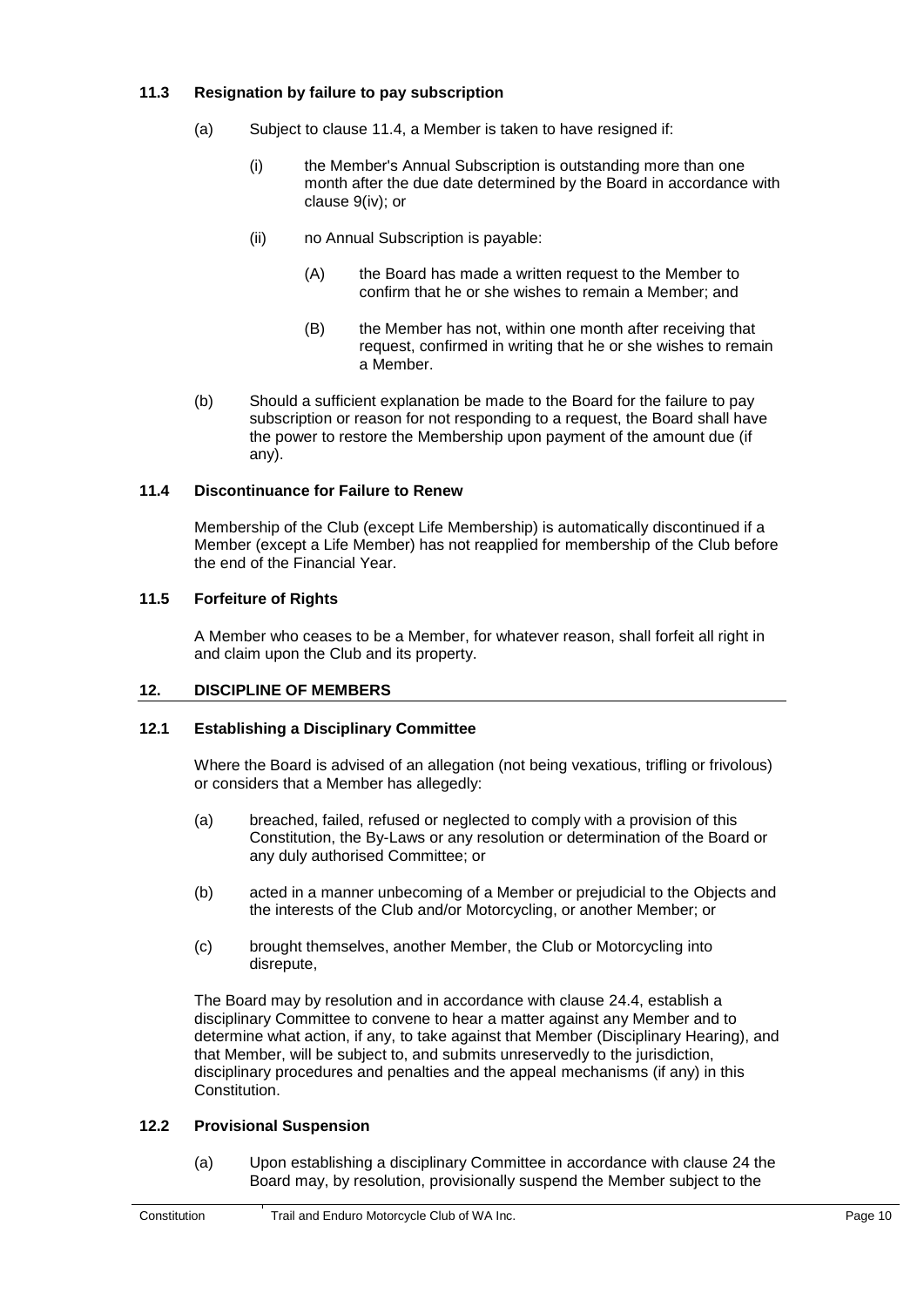Disciplinary Hearing until such time as the disciplinary Committee makes a finding.

<span id="page-15-0"></span>(b) The disciplinary Committee may lift a provisional suspension prior to making a finding at the Disciplinary Hearing.

#### **12.3 Disciplinary Committee Members**

The members of the disciplinary Committee:

- <span id="page-15-1"></span>(a) may be Members or anyone else; but
- (b) must not be biased against, or in favour of, the Member concerned.

#### **12.4 Notice of Alleged Breach**

- (a) Where a disciplinary Committee is established the Club shall serve on the Member not earlier than 28 days and not later than 14 days before the Disciplinary Hearing is to be held, a notice in writing:
	- (i) setting out the alleged breach of the Member and the grounds on which it is based;
	- (ii) stating that the Member may address the disciplinary Committee at the Disciplinary Hearing;
	- (iii) stating the date, place and time of that Disciplinary Hearing; and
	- (iv) informing the Member that he or she may do one or more of the following:
		- (A) attend that Disciplinary Hearing; and
		- (B) give the disciplinary Committee prior to, or at that meeting a written statement regarding the alleged breach.

## <span id="page-15-2"></span>**12.5 Determination of Disciplinary Committee**

- (a) The disciplinary Committee shall ensure that the Disciplinary Hearing accords with the principles of natural justice by ensuring that:
	- (i) the Member has the opportunity to be heard and to call witnesses; and
	- (ii) due consideration is given to any written statement submitted by the Member or a witness, before determining whether the alleged breach occurred.
- (b) If the disciplinary Committee determines there was a breach under clause [12.1,](#page-14-6) it will determine what penalty (if any) shall be given to the Member, and give notice of this to the Board.
- (c) The penalties able to be given to the Member by the disciplinary Committee include:
	- (i) expel a Member from the Club; or
	- (ii) suspend a Member from membership of the Club or accessing certain privileges of membership for a specified period; or
	- (iii) fine a Member; or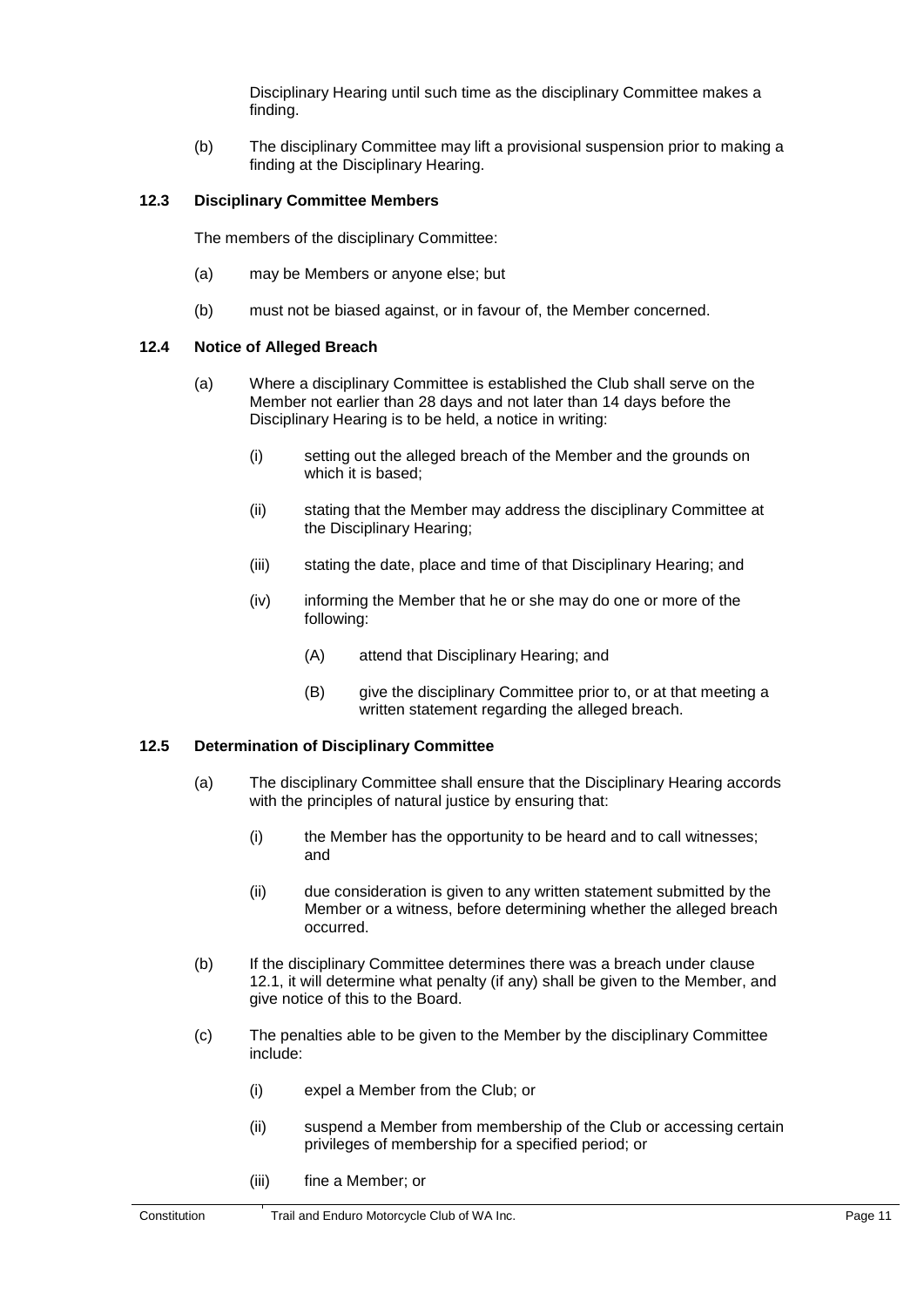(iv) impose such other penalty, action or educative process as the disciplinary Committee sees fit.

#### <span id="page-16-1"></span><span id="page-16-0"></span>**12.6 Appeal**

An appeal against a decision of a Disciplinary Committee will be governed by such process as is available under relevant MWA or MA rules and regulations.

#### <span id="page-16-6"></span>**13. GRIEVANCE PROCEDURE**

- (a) The grievance procedure set out in this clause applies to disputes under this Constitution between a Member and:
	- (i) another Member; or
	- (ii) the Club.
- (b) The parties to the dispute must meet (which may, if agreed by the parties, take place by using any technology that allows the parties to clearly and simultaneously communicate with each other) and discuss the matter in dispute, and, if possible, resolve the dispute within 14 days after the dispute comes to the attention of all parties.
- (c) If the parties are unable to resolve the dispute at the meeting or if a party fails to attend that meeting, then the parties may, within 10 days, refer the dispute to the Western Australian Dispute Resolution Association (or such other similar body in circumstances where the Western Australian Dispute Resolution Association is no longer in existence) for resolution.
- <span id="page-16-2"></span>(d) The Board may prescribe additional grievance procedures in By-Laws consistent with this clause [13.](#page-16-6)

#### <span id="page-16-3"></span>**14. GENERAL MEETINGS (INCLUDING AGM AND SPECIAL GENERAL MEETING)**

#### **14.1 Annual General Meeting and General Meeting**

The Annual General Meeting of the Club is to be held within 6 months after the end of the Club's Financial Year.

<span id="page-16-4"></span>General Meetings and Special General Meetings as determined by the Directors (including date and venue)

#### **14.2 Power to convene General Meeting**

The Directors may convene a General Meeting when they think fit and must do so if required by the Act.

<span id="page-16-5"></span>The Directors must, on the requisition in writing of at least 10% of the Voting Members, convene a General Meeting.

#### **14.3 Notice of General Meeting**

Notice of a General Meeting of Members must be given:

- (i) to all Members, the Directors, and the auditor of the Club; and
- (ii) in accordance with clause 28 and the Act.
- (iii) At least 14 days prior to the proposed date of the AGM, the Board will request from Voting Members notices of motions, which must be received no less than 2 days prior to the AGM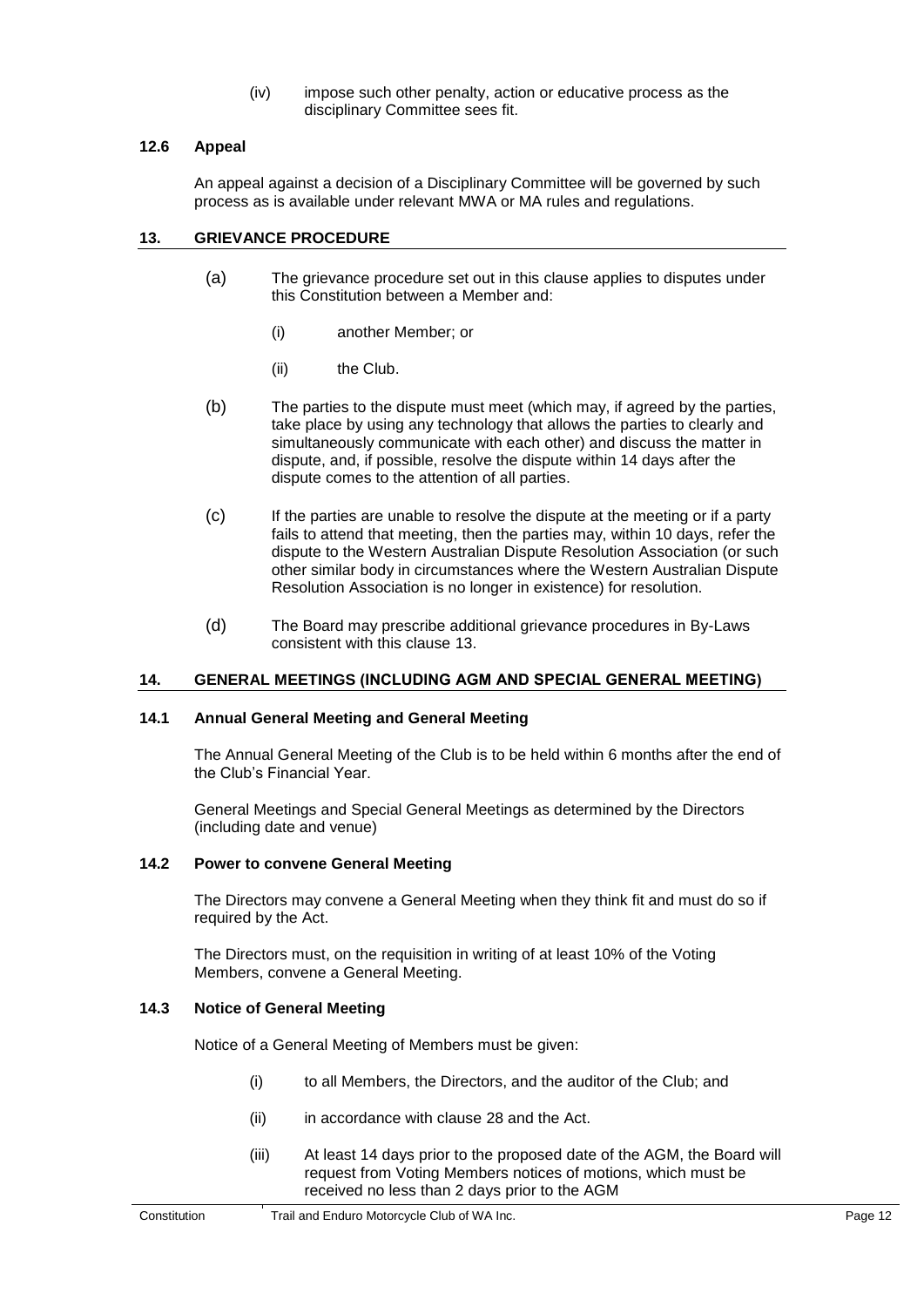- **14.4** At least 14 days' notice of the time and place of a General Meeting must be given, together with:
	- (a) All information required to be included in accordance with the Act;
	- (b) in the case of a proposed Special Resolution, the intention to propose the Special Resolution and the terms of the proposed Special Resolution;
	- (c) where applicable, any notice of motion received from any Voting Member or Director; and
	- (d) where applicable, a list of all nominations received for positions to be elected at the relevant General Meeting.

#### <span id="page-17-1"></span><span id="page-17-0"></span>**14.5 No other business**

No business other than that stated in the notice of meeting may be transacted at an Annual General Meeting or a Special General Meeting.

#### **14.6 Cancellation or postponement of General Meeting**

Where a General Meeting (including an AGM) is convened by the Directors they may, if they think fit, cancel the meeting or postpone the meeting to a date and time they determine. However, this clause does not apply to a General Meeting convened by:

- i. Voting Members according to the Act;
- ii. the Directors at the request of Members;
- <span id="page-17-2"></span>iii. the Directors at the request of the Department of Public Service; or
- iv. a Court.

#### **14.7 Written notice of cancellation or postponement of General Meeting**

Notice of the cancellation or postponement of a General Meeting (including AGM and Special General Meeting) must state the reasons for doing so and be given to:

- i. each Member; and
- <span id="page-17-3"></span>ii. each other person entitled to notice of a General Meeting under this Constitution or the Act,
- iii. at least 7 days prior to the date of the General Meeting.

#### **14.8 Contents of notice postponing General Meeting (including AGM and Special General Meeting)**

A notice postponing a General Meeting must specify:

- i. the new date and time for the meeting;
- ii. the place where the meeting is to be held, which may be either the same as or different from the place specified in the notice originally convening the meeting; and
- iii. if the meeting is to be held in 2 or more places, the technology that will be used to hold the meeting in that manner.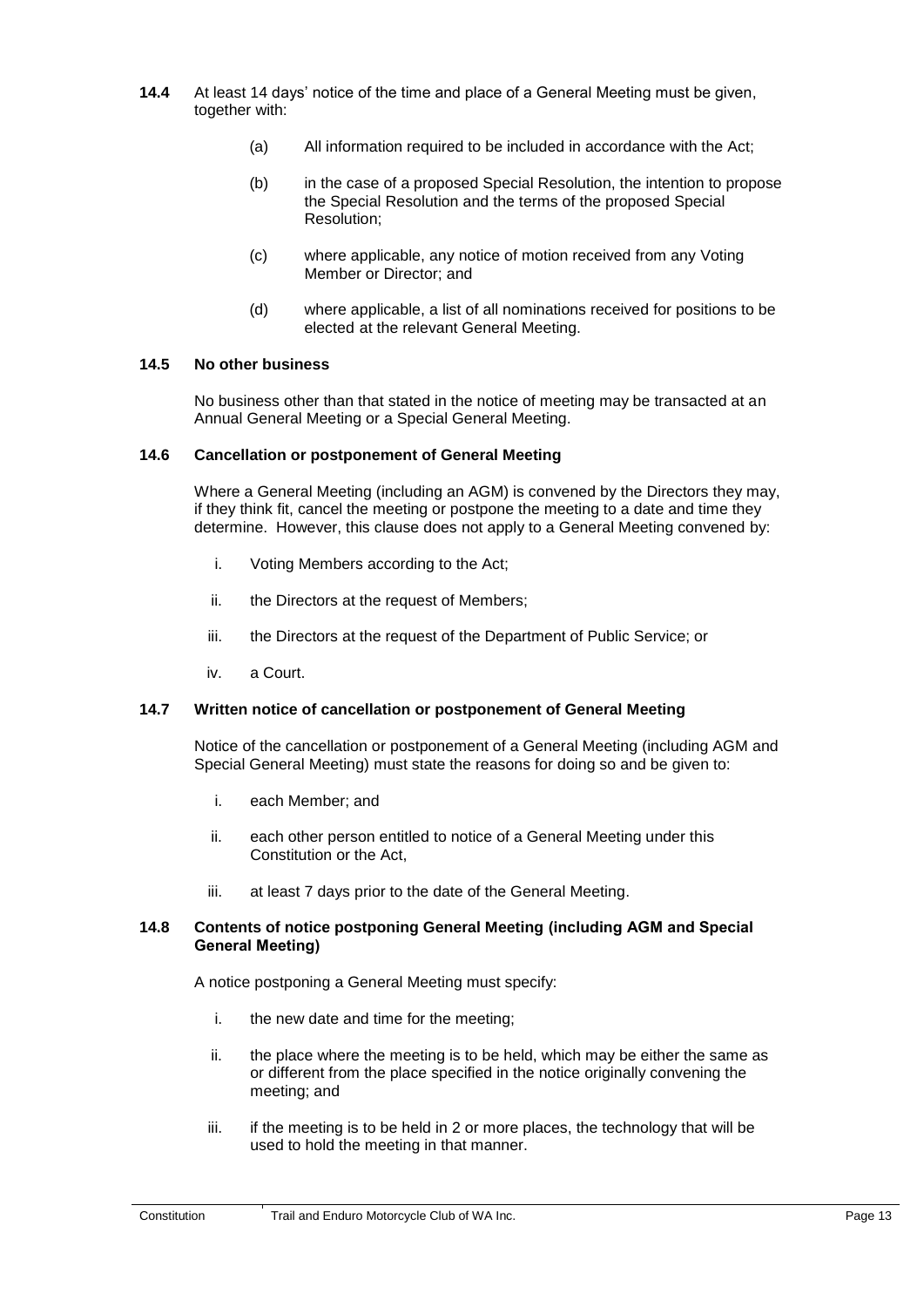#### <span id="page-18-0"></span>**14.9 Number of clear days for postponement of General Meeting (including AGM and Special General Meeting)**

<span id="page-18-1"></span>The number of clear days from the giving of a notice postponing a General Meeting to the date specified in that notice for the postponed meeting must not be less than the number of clear days' notice of that General Meeting required to be given by clause 14.3 (iii)

#### <span id="page-18-2"></span>**14.10 Business at postponed General Meeting (including AGM and Special General Meeting)**

The only business that may be transacted at a postponed General Meeting is the business specified in the notice originally convening the meeting.

## <span id="page-18-3"></span>**14.11 Non-receipt of notice**

The non-receipt of a notice convening, cancelling or postponing a General Meeting by, or the accidental omission to give a notice of that kind to, a person entitled to receive it, does not invalidate any resolution passed at the General Meeting or at a postponed meeting or the cancellation or postponement of the meeting.

## <span id="page-18-4"></span>**14.12 No proxy voting**

Proxy voting is not permitted at General Meetings ((including AGM and Special General Meeting) of the Club.

## <span id="page-18-5"></span>**14.13 Postal voting**

Postal voting or voting by other electronic communication at General Meetings of the Club may be permitted from time to time in such instances as the Directors may determine and shall be conducted in accordance with procedures prescribed by the Directors.

#### <span id="page-18-6"></span>**15. PROCEEDINGS AT GENERAL MEETING**

#### <span id="page-18-7"></span>**15.1 Number for a quorum**

The number of Voting Members who must be present and eligible to vote for a quorum to exist at a General Meeting is 20.

#### <span id="page-18-8"></span>**15.2 Requirement for a quorum**

An item of business may not be transacted at a General Meeting unless a quorum is present and remains throughout the General Meeting.

#### **15.3 Quorum and time – Special General Meetings**

If within 30 minutes after the time appointed for a Special General Meeting, or at any other time during the meeting, a quorum is not present, the meeting:

- i. if convened by, or on requisition of, Members is dissolved; and
- ii. in any other case stands adjourned to such other day, time and place as the chair determines.

## <span id="page-18-9"></span>**15.4 Quorum and time – AGMs**

a) If within 30 minutes after the time appointed for an AGM, or at any other time during the meeting, a quorum is not present, the AGM stands adjourned to such other day, time and place as the chair determines.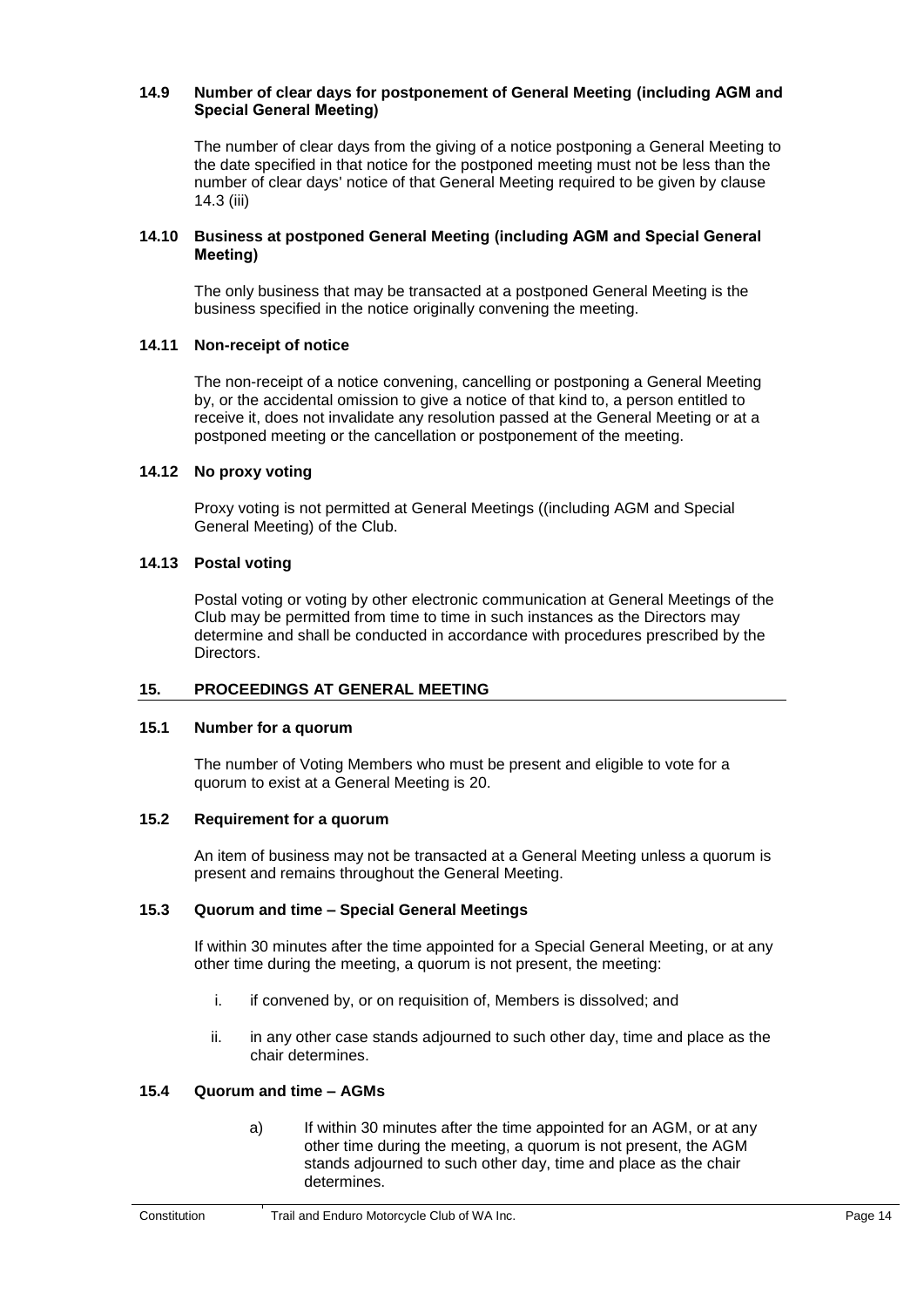b) Where an AGM has been adjourned under clause 15.4 a), such Voting Members as are represented by their appointed, authorised representative on the adjourned date shall constitute a quorum.

#### <span id="page-19-0"></span>**15.5 Chair to preside over General Meetings**

- a) The Chair is entitled to preside as chair at General Meetings.
- b) If a General Meeting is convened and there is no Chair, or the Chair is not present within 15 minutes after the time appointed for the meeting or is unable or unwilling to act, the following may preside as chair (in order of entitlement):
- c) a Director (or other person) chosen by a majority of the Directors present;
- <span id="page-19-1"></span>d) the only Director present; or
- e) a Voting Member chosen by a majority of the Voting Members present.

#### **15.6 Conduct of General Meetings**

The chair of a General Meeting:

- a) has charge of the general conduct of the meeting and of the procedures to be adopted;
- b) may require the adoption of any procedure which in his or her opinion is necessary or desirable for proper and orderly debate or discussion or the proper and orderly casting or recording of votes; and
- <span id="page-19-2"></span>c) may, having regard where necessary to the Act or the *Corporations Act 2001*  (Cth), terminate discussion or debate on any matter whenever he or she consider it necessary or desirable for the proper conduct of the meeting.
- d) A decision by the chair under this clause 15.6 is final.

#### **15.7 Adjournment of General Meeting**

- a) The chair may, with the consent of any General Meeting at which a quorum is present, and must if so directed by the meeting, adjourn the meeting or any business, motion, question, resolution, debate or discussion being considered or remaining to be considered by the meeting.
- b) The adjournment may be either to a later time at the same meeting or to an adjourned meeting at any time and place agreed by vote of the members present.
- <span id="page-19-3"></span>c) Only unfinished business is to be transacted at a meeting resumed after an adjournment.

#### **15.8 Notice of adjourned meeting**

It is not necessary to give any notice of an adjournment or of the business to be transacted at any adjourned meeting unless a meeting is adjourned for 30 days or more.

In that case, at least the same period of notice as was originally required for the meeting must be given for the adjourned meeting.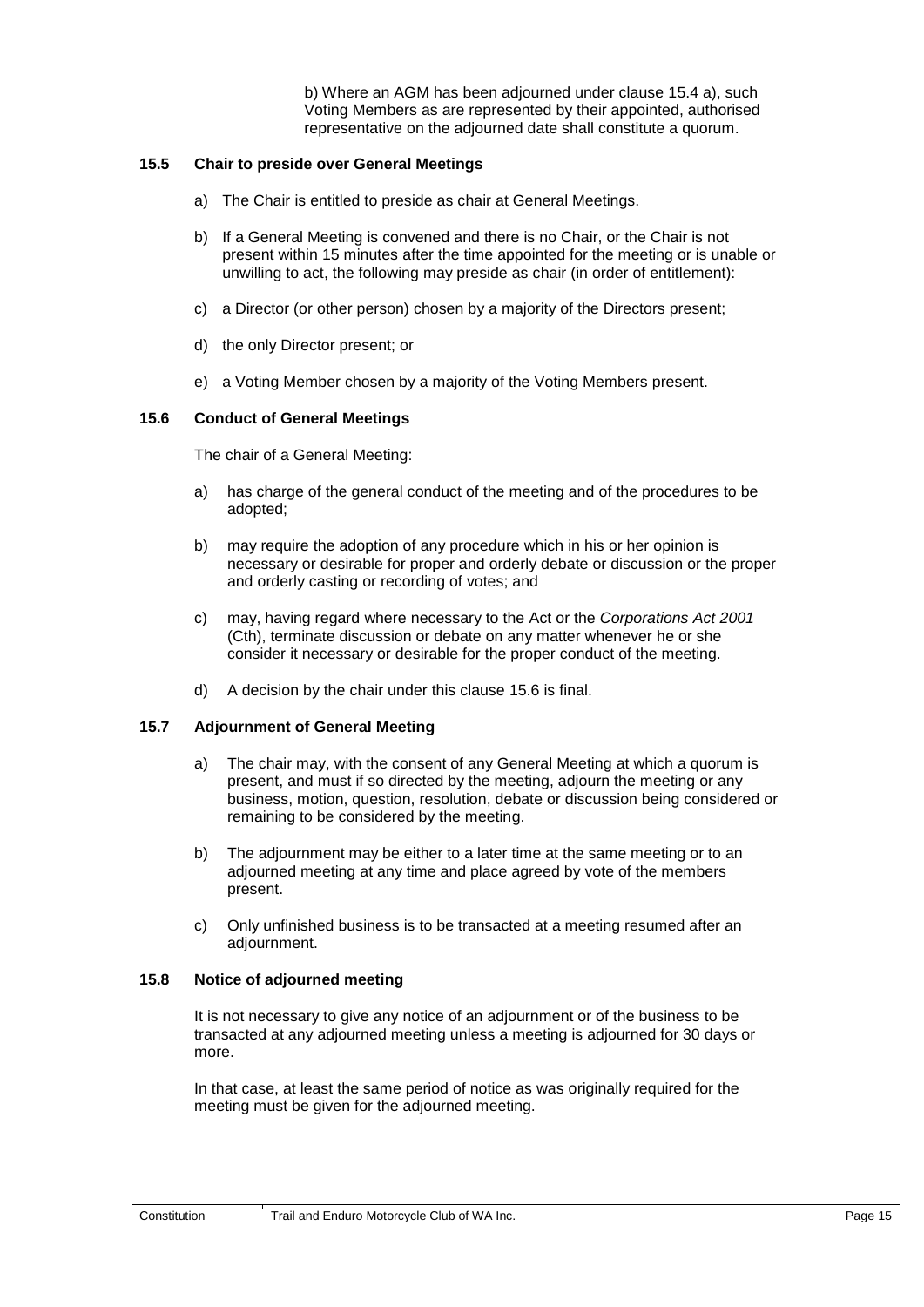#### <span id="page-20-1"></span><span id="page-20-0"></span>**15.9 Questions decided by majority**

Subject to the requirements of the Act (if any) and except in the case of a Special Resolution, a resolution is carried if a simple majority of the votes cast on the resolution are in favour of it.

#### <span id="page-20-2"></span>**15.10 Equality of votes**

Where an equal number of votes are cast in favour of and against a resolution, that resolution is not carried. For the avoidance of doubt the chair does not have a casting vote where voting is equal.

#### **15.11 Declaration of results**

At any General Meeting a resolution put to the vote of the meeting must be decided on a show of hands unless a poll is properly demanded and the demand is not withdrawn.

A declaration by the chair that a resolution has on a show of hands been carried or carried unanimously, or by a particular majority, or lost and an entry to that effect in the minutes of the meetings of the Club, is conclusive evidence of the fact.

<span id="page-20-3"></span>Neither the chair nor the minutes need state, and it is not necessary to prove, the number or proportion of the votes recorded for or against the resolution.

#### **15.12 Poll**

- a) If a poll is properly demanded in accordance with the *Corporations Act 2001*  (Cth) or by the chair of the meeting, it must be taken in the manner and at the date and time directed by the chair, and the result of the poll is the resolution of the meeting at which the poll was demanded.
- b) On a poll each Voting Member will have the number of votes fixed under clause [16.](#page-21-5) A poll demanded on the election of a chair or on a question of adjournment must be taken immediately.
- c) A demand for a poll may be withdrawn.
- <span id="page-20-4"></span>d) A demand for a poll does not prevent the General Meeting continuing for the transaction of any business other than the question on which the poll was demanded.

#### **15.13 Objection to voting qualification**

- a) An objection to the right of a person to attend or vote at a General Meeting (including an adjourned meeting):
- b) may not be raised except at that meeting; and
- <span id="page-20-5"></span>c) must be referred to the chair, whose decision is final.
- d) A vote not disallowed under the objection is valid for all purposes.

#### **15.14 Chair to determine any poll dispute**

If there is a dispute about the admission or rejection of a vote, the chair must decide it and the chair's decision made in good faith is final.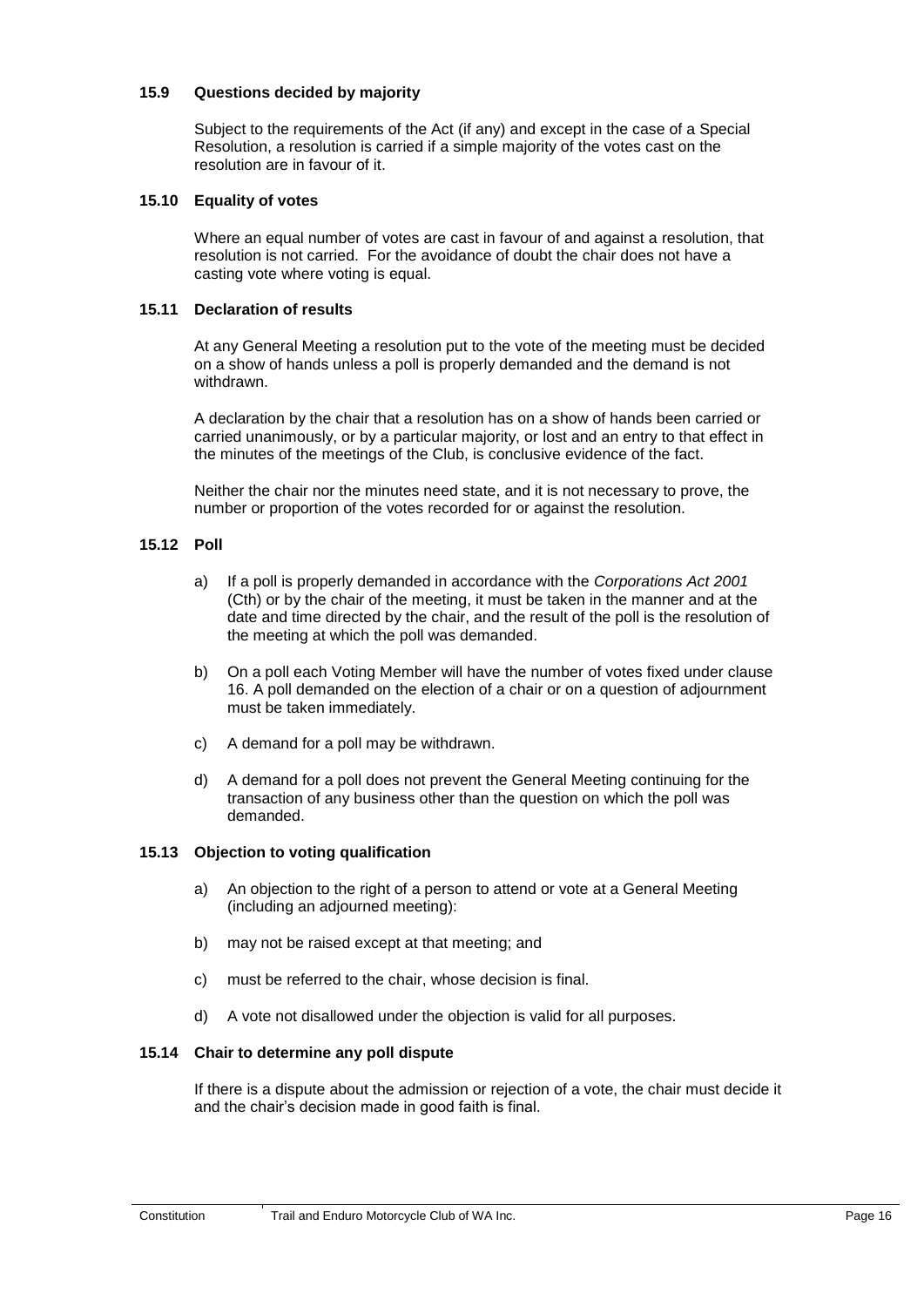#### <span id="page-21-0"></span>**15.15 Minutes**

- (a) The Board must ensure that minutes are taken and kept of each General Meeting. (including AGM, Board and Special General Meeting)
- (b) The minutes must record:
	- (i) the business considered at the meeting;
	- (ii) any resolution on which a vote is taken and the result of the vote; and
	- (iii) the names of persons present at all meetings.
- (c) In addition, the minutes of each Annual General Meeting must include:
	- (i) the financial statements submitted to the Members in accordance with the Act; and
	- (ii) any audited accounts and auditor's report or report of a review accompanying the financial statements that are required under the Act.
- (d) In addition, distribution of the minutes of Club Meetings will be as follows:
	- (i) Board / General Committee minutes should be distributed to all relevant members as soon as possible after the meeting.
	- (ii) AGM and Special General Meeting minutes should be made available to all club members as soon as possible after the meeting.
	- (ii) All meeting minutes must, at the latest, be distributed and available no less than 14 days prior to the next scheduled meeting.
- <span id="page-21-1"></span>(e) Written copies being made available to all members via electronic media as per clause 28.4 are deemed to have been distributed under this clause 15.15 (d)

#### <span id="page-21-5"></span>**16. VOTES OF MEMBERS**

- (a) At a General Meeting, on a show of hands and on a poll, each Voting Member shall have one vote.
- (b) No Members other than Voting Members are entitled to vote at General Meetings
- <span id="page-21-2"></span>(c) Only members who have been Individual, registered, financial Members of the Club for more than 30 days may vote at General Meetings.

#### <span id="page-21-3"></span>**17. BOARD OF DIRECTORS AND GENERAL CLUB COMMITTEE**

#### <span id="page-21-4"></span>**17.1 Composition**

#### 17.1.1 The Board of Directors shall consist of:

- (i) 5 Elected Directors all of whom will be elected under clause [18.3;](#page-23-8)
- (ii) the board of Directors will consist of President, Vice President, Secretary, Treasurer and Club Scorer.
- (iii) up to 2 additional Appointed Directors who shall be appointed in accordance with clause [19.](#page-23-7)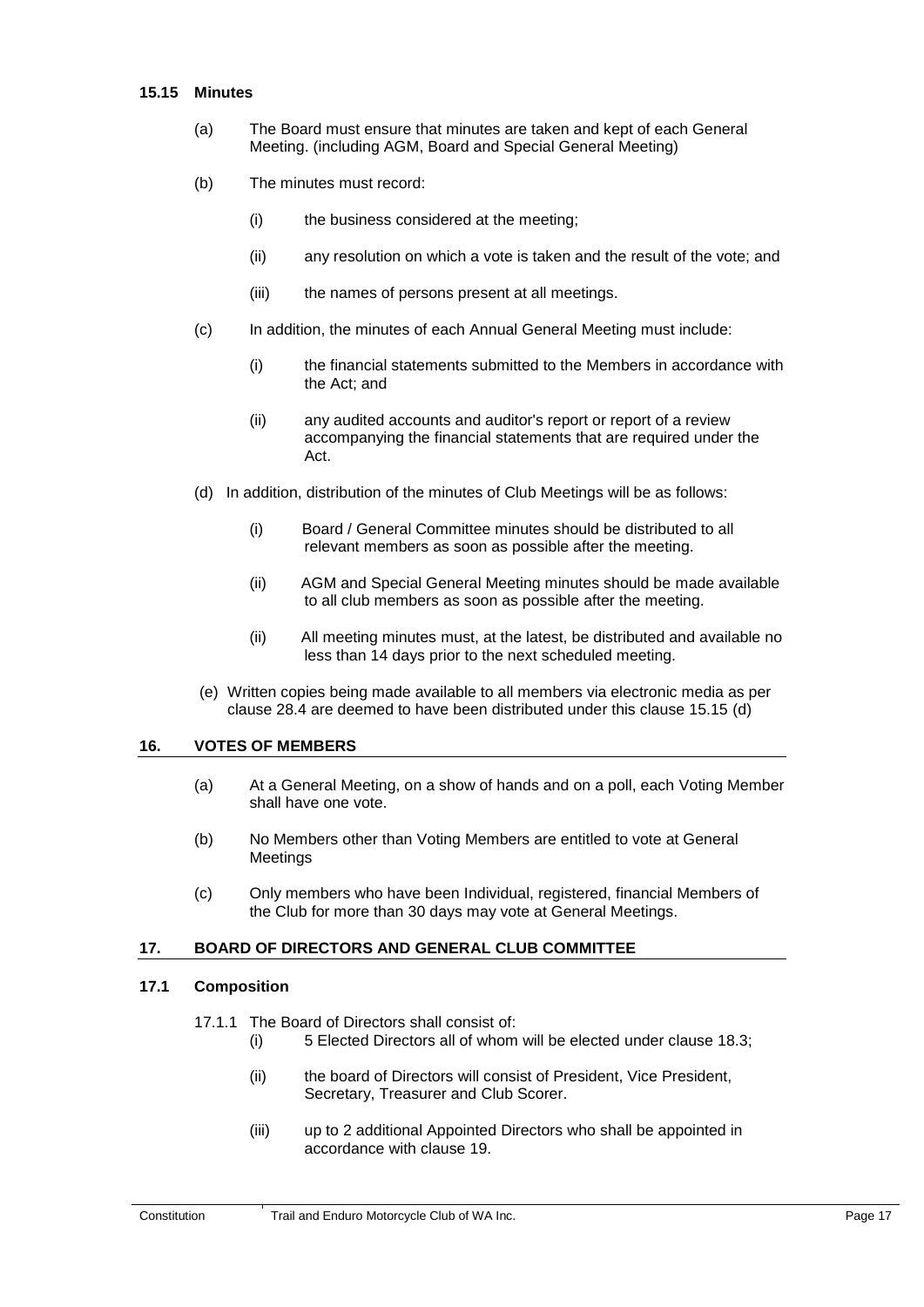- 17.1.2 The General Club Committee shall:
	- (a) be elected at the Annual General Meeting each year.
	- (b) consist of not less than 6 members or more than the number of members set down by the Board from time to time.
	- (c) The Club General Committee shall include the members of the Board of Directors as detailed under clause 17.1.1

## <span id="page-22-1"></span><span id="page-22-0"></span>**17.2 Portfolios**

The Board may allocate portfolios to members of the General Committee.

#### <span id="page-22-2"></span>**17.3 Qualifications**

The Board may determine from time to time job descriptions and qualifications for the Portfolios needed by the Club.

#### <span id="page-22-3"></span>**17.4 Transitional Arrangements**

Notwithstanding any other clause of this Constitution, the transitional arrangements set out at clause 33(2) shall apply from the date of adoption of this Constitution.

#### **17.5 Remuneration of Directors**

A Director must not be paid for services as a Director but, with the approval of the Directors and subject to the Act, may be:

- (a) where approved by resolution of the General Meeting, paid by the Club for services rendered to it other than as Directors; and
- (b) reimbursed by the Club for their reasonable travelling, accommodation and other expenses when:
- <span id="page-22-4"></span>(9) travelling to or from meetings of the Directors, a Committee or the Club; or otherwise engaged on the affairs of the Club.

#### <span id="page-22-7"></span><span id="page-22-5"></span>**18. ELECTED DIRECTORS AND GENERAL CLUB COMMITTEE MEMBERS**

## <span id="page-22-6"></span>**18.1 Nomination for Board and General Club Committee**

Nominations for Elected Members shall be called for by the Board at least 14 days prior to the General Meeting at which the election is to be held (usually the AGM).

## **18.2 Form of Nomination**

Nominations must be:

- (a) in writing on the prescribed form (if any);
- (b) signed by a Voting Member;
- (c) certified by the nominee expressing their willingness to accept the position for which they are nominated; and
- (d) delivered to the Club not less than 2 days before the date fixed for the holding of the General Meeting.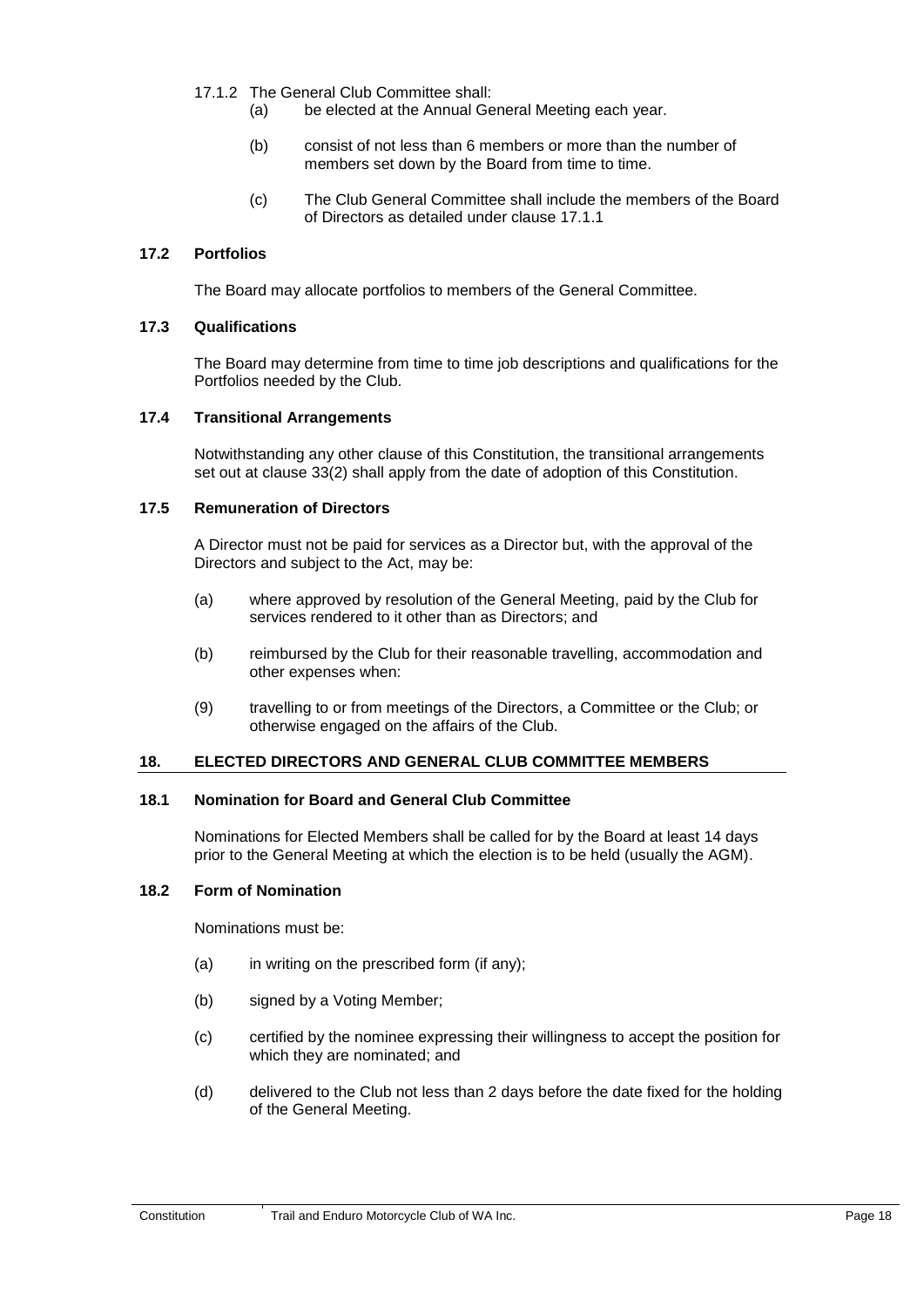#### <span id="page-23-8"></span><span id="page-23-0"></span>**18.3 Elections**

- (a) If the number of nominations received for positions on the Board or the General Club Committee is equal to the number of vacancies to be filled or if there are insufficient nominations received to fill all vacancies, then those nominated shall only be declared elected if they are elected by a simple majority of members by secret ballot. If after the poll, a simple majority has not been achieved, the positions will be deemed casual vacancies under clause [20.1.](#page-23-9)
- (b) If there are insufficient nominations received to fill all vacancies on the Board or General Club Committee, the positions will be deemed casual vacancies under clause [20.1.](#page-23-9)
- (c) If the number of nominations exceeds the number of vacancies to be filled, voting papers shall be prepared containing the names of the candidates in order drawn by ballot, for each vacancy on the Board.
- <span id="page-23-1"></span>(d) The voting shall be conducted in such manner and by such method as may be determined by the Board of Directors from time to time.

#### <span id="page-23-10"></span>**18.4 Term of Appointment**

- (a) Subject to this Constitution, and in particular clause 17, Elected Directors shall be elected in accordance with this Constitution for a term of 1 year, which shall commence from the conclusion of the Annual General Meeting at which the election occurred until the start of the following Annual General Meeting.
- <span id="page-23-2"></span>(b) Following the adoption of this Constitution, no person who has served as President of the Club for 3 consecutive years shall be eligible for re-election to the Position of President for at least 1 year following the date of conclusion of their last term as a President.

#### <span id="page-23-7"></span><span id="page-23-3"></span>**19. APPOINTED DIRECTORS**

#### <span id="page-23-4"></span>**19.1 Appointment of Appointed Director**

The Elected Board of Directors may appoint up to 2 Appointed Directors in accordance with this Constitution.

## <span id="page-23-5"></span>**19.2 Qualifications for Appointed Directors**

Appointed Directors should have skills that complement and/or supplement any skill gaps that may exist in the Board, with the aim of ensuring that the Board has all the necessary skills to govern the organisation. Appointed Directors do not need to be Individual Members or have experience in, or exposure to, Motorcycling.

#### <span id="page-23-6"></span>**20. VACANCIES ON THE BOARD**

#### <span id="page-23-9"></span>**20.1 Casual Vacancies**

- (a) Any casual vacancy that occurs in the position of an Elected Board Director may be filled by the remaining Elected General Club Committee Members from among appropriately qualified persons.
- (b) Any casual vacancy may only be filled for the remainder of the vacating Director's term under this Constitution.
- (c) Any period served under this clause [20.1](#page-23-9) counts as a full term for the purposes of clause 20.1 (a).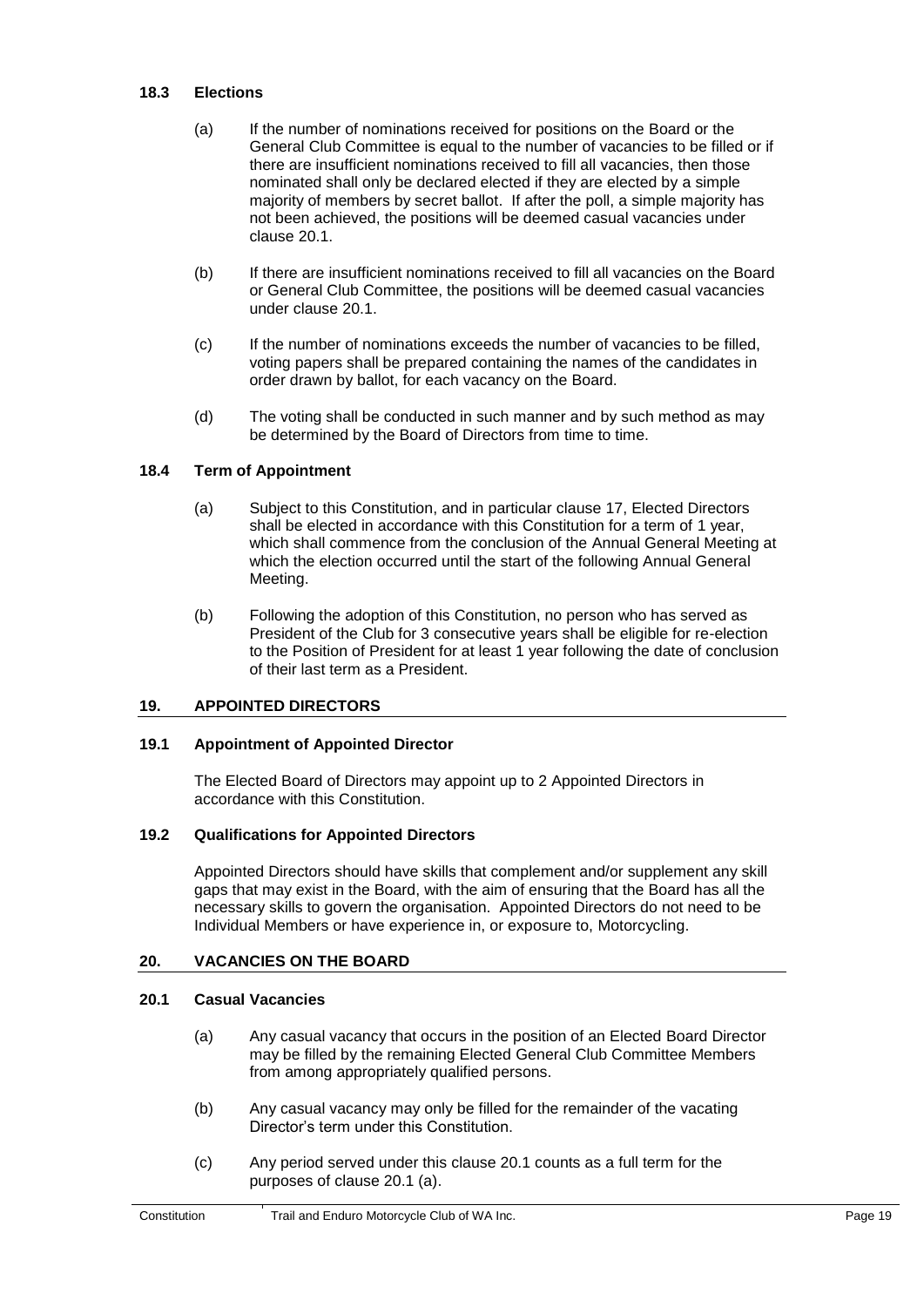## <span id="page-24-0"></span>**20.2 Grounds for Termination of Board Director or General Committee Member**

In addition to the circumstances in which the office of a Director becomes vacant by virtue of the Act, the office of an elected member becomes vacant if the member:

- (a) dies;
- (b) becomes bankrupt or makes any arrangement or composition with their creditors generally;
- (c) becomes of unsound mind or a person whose person or estate is liable to be dealt with in any way under the law relating to mental health;
- (d) resigns their office in writing to the Club;
- (e) is absent without the consent of the Board from meetings of the Board or General Committee for 3 consecutive meetings;
- (f) is an employee of the Club;
- (g) is directly or indirectly interested in any contract or proposed contract with the Club and fails to declare the nature of their interest;
- (h) after reasonable consideration by the Board it determines the member:
	- (i) has acted in a manner unbecoming or prejudicial to the Objects and/or interests of the Club and/or Motorcycling; or
	- (ii) has brought himself or herself, the Club or Motorcycling into disrepute,

provided the member is first given the opportunity to make written or oral submissions to the Board before a determination is made;

- <span id="page-24-1"></span>(i) is removed by Special Resolution; or
- (j) would otherwise be prohibited from being a director of a corporation under the *Corporations Act 2001* (Cth).

## **20.3 Board May Act**

<span id="page-24-2"></span>In the event of a casual vacancy or vacancies in the office of a Director or Directors, the remaining Directors may act but, if the number of remaining Directors is not sufficient to constitute a quorum at a meeting of the Board, they may act only for the purpose of increasing the number of Directors to a number sufficient to constitute such a quorum or to convene a General Meeting.

## <span id="page-24-3"></span>**21. POWERS AND DUTIES OF DIRECTORS**

#### <span id="page-24-4"></span>**21.1 Directors to manage the Club**

The Board of Directors are to manage the Club's business and may exercise those of the Club's powers that are not required, by the Act or by this Constitution, to be exercised by the Club in General Meeting.

## **21.2 Specific powers of Directors**

Without limiting clause 21.1, the Board of Directors may exercise all the Club's powers to borrow or raise money, to charge any property or business or give any other security for a debt, liability or obligation of the Club or of any other person.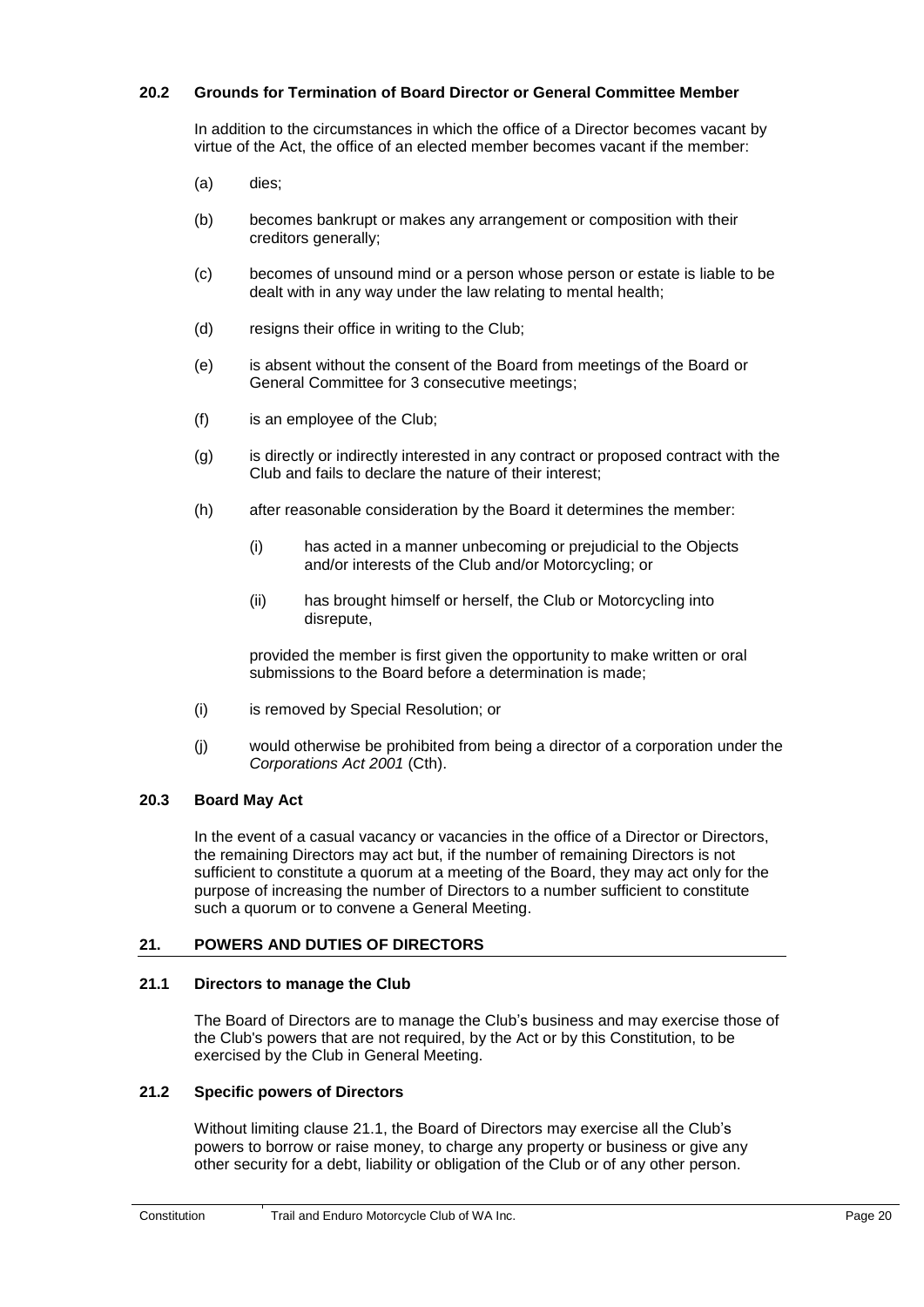## <span id="page-25-1"></span><span id="page-25-0"></span>**21.3 Time, etc.**

Subject to the Act, where this Constitution requires that something be done by a particular time, or within a particular period, or that an event is to occur or a circumstance is to change on or by a particular date, the Board of Directors may in their absolute discretion extend that time, period or date as they think fit.

## **21.4 Code of Conduct**

The Board of Directors must:

- <span id="page-25-2"></span>(a) adopt a code of conduct for Directors; and
- (b) periodically review the code of conduct in light of general principles of good corporate governance.

## **21.5 Delegate of Club**

The Board shall appoint a delegate to attend meetings and events on the Club's behalf from time to time. This shall include, but is not limited to, representing the Club at general meetings of MWA.

The Club's delegate must be:

- (a) an Individual Member over the age of 18 years;
- (b) be a current financial Member of the Club;
- (c) be empowered by the Board to make decisions and vote in proceedings at meetings of MWA on the Club's behalf; and
- (d) not be a delegate for more than one member club of MWA.

<span id="page-25-3"></span>The Board shall advise MWA prior to a relevant meeting or event of who its delegate will be. If the Club does not provide notification to MWA, the President of the Club shall be deemed to be the delegate. The Club shall advise MWA within seven days of any change to its nominated delegate.

## <span id="page-25-4"></span>**22. PROCEEDINGS AT DIRECTORS MEETINGS**

#### <span id="page-25-5"></span>**22.1 Board of Directors meetings**

- (a) Subject to clause 22.1 (b), the Board of Directors may meet together for conducting business, adjourn and otherwise regulate their meetings as they think fit.
- (b) The Board of Directors must meet at least 5 times in each calendar year.

## <span id="page-25-6"></span>**22.2 Questions decided by majority**

A question arising at a Directors' meeting is to be decided by a majority of votes of the Directors present in person and entitled to vote. Each Director present has 1 vote on a matter arising for decision by Directors.

## <span id="page-25-7"></span>**22.3 Chair's casting vote**

The chair of the meeting will not have a casting vote.

## **22.4 Quorum**

Four Directors present in person constitutes a quorum.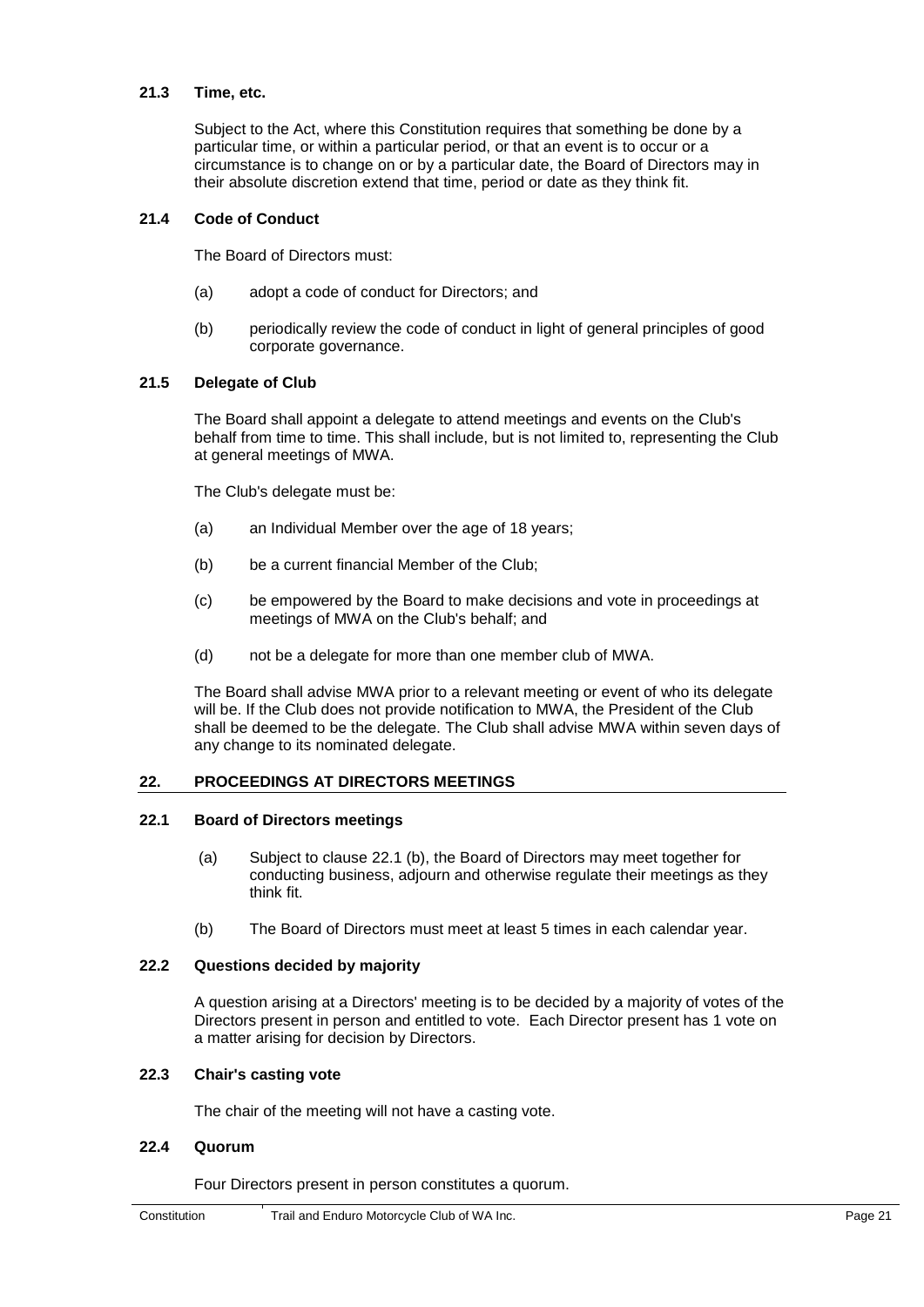## <span id="page-26-0"></span>**22.5 Convening meetings**

A Director may convene a Board meeting.

- (a) Unless all Directors agree to hold a meeting at shorter notice (which agreement shall be sufficiently evidenced in writing or by their presence) not less than two days written notice of a Board meeting shall be given to each **Director**
- (b) Written notice of each Board meeting, specifying the general nature of the time, date and place of the Board meeting and the business to be transacted, shall be served on each Director by:
	- (i) delivering it to that Director personally; or

(ii) sending it in writing, by facsimile or other means of electronic communication (subject to receiving appropriate confirmation that the notice has been effectively dispatched), in accordance with the Director's last notified contact details.

- (c) Notice may be given of more than one Board meeting at the same time.
- <span id="page-26-1"></span>(d) If the Chair of Board Meetings is not present within 15 minutes after the time appointed for the holding of the meeting; or the Chair is unwilling to act, the Directors present may elect one of their number to be chair of the meeting.

## <span id="page-26-2"></span>**22.6 Chair**

22.6.1 The President of the Club will be the Chair for all Board, General Committee and General Meetings subject to the provisions of clause 22.5 d); clause 15.5;

## **22.7 Circulating resolutions**

The Directors may pass a resolution without a Board meeting being held if the required majority of the Directors who are entitled to vote on the resolution sign a document containing a statement that they are in favour of the resolution set out in the document.

Separate copies of the document may be used for signing by the Directors if the wording of the resolution and statement is identical in each copy.

<span id="page-26-3"></span>The resolution is passed when the last Director required to achieve the required majority signs.

## <span id="page-26-4"></span>**22.8 Validity of acts of Board of Directors**

Everything done at a Board meeting or a Committee meeting, or by a person acting as a Director, is valid even if it is discovered later that there was some defect in the appointment, election or qualification of any of them or that any of them was disqualified or had vacated office.

## **22.9 Directors' interests**

A Director shall declare to the Board that Director's interest in any matter in which any material personal interest or related party transaction arises as defined by the *Corporations Act 2001* (Cth); and that Director must absent himself or herself from discussion of such matter and shall not be entitled to vote in respect of such matter.

In the event of any uncertainty in this regard, the issue shall immediately be determined by a vote of the Directors or, if this is not possible, the matter shall be adjourned or deferred to the next meeting.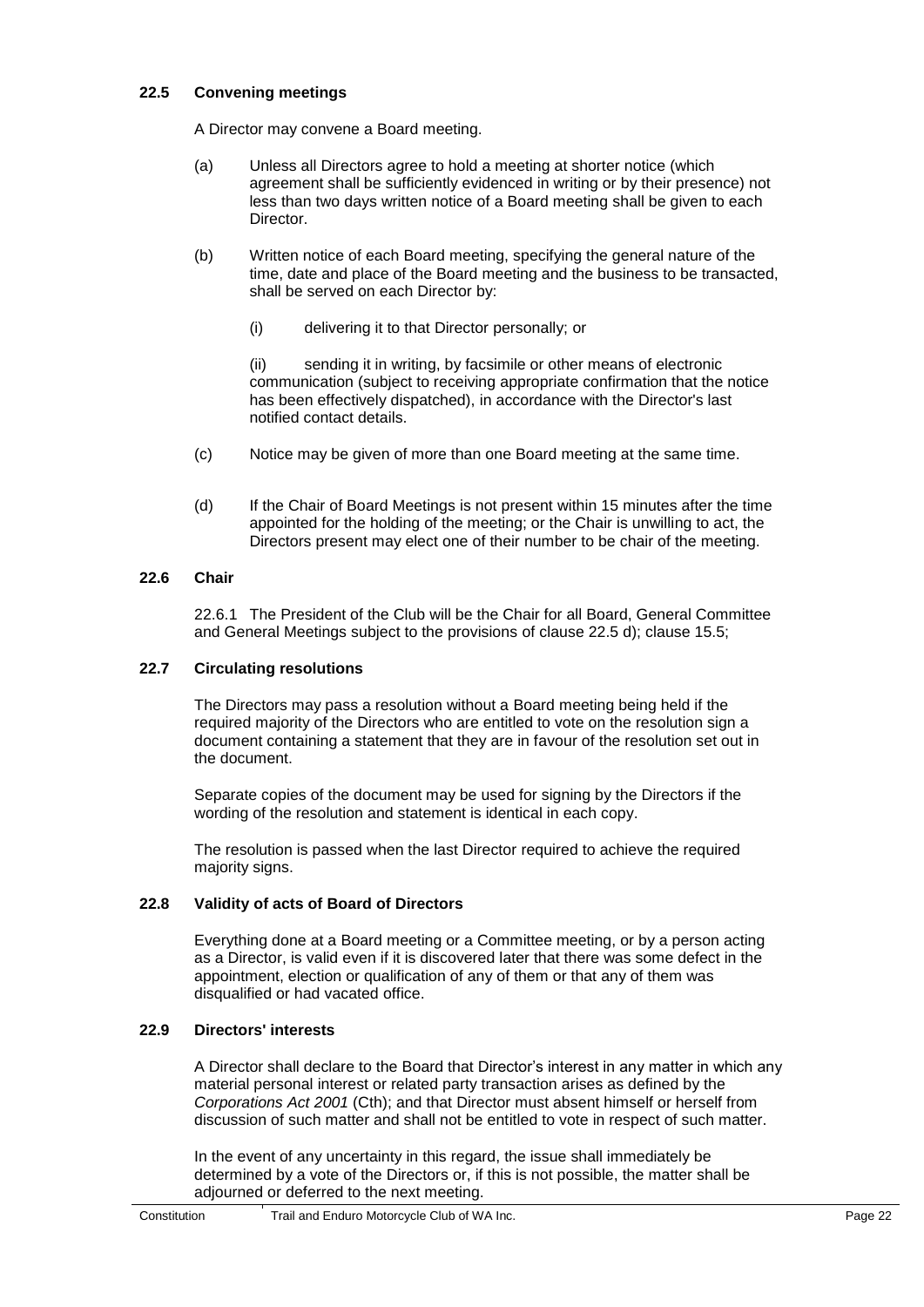<span id="page-27-0"></span>The Board shall maintain a register of declared interests.

#### **22.10 Minutes**

The Directors must cause minutes of meetings to be made and kept according to the Act and the *Corporations Act 2001* (Cth).

<span id="page-27-1"></span>The minutes of Directors meetings shall not be available for inspection or copying by the Members.

#### <span id="page-27-2"></span>**23 TELECOMMUNICATION MEETINGS OF THE CLUB**

#### **23.1 Telecommunication meeting**

A General Meeting or a Board meeting may be held by means of a telecommunication meeting, provided that:

- 1) the number of Members or Directors (as applicable) participating is not less than a quorum required for a General Meeting or Board meeting (as applicable); and
- 2) the meeting is convened and held in accordance with the Act and this Constitution.
- <span id="page-27-3"></span>3) All provisions of this Constitution relating to a meeting apply to a telecommunication meeting in so far as they are not inconsistent with the provisions of this clause 23.

## **23.2 Conduct of telecommunication meeting**

The following provisions apply to a telecommunication meeting of the Club:

- 1) all persons participating in the meeting must be linked by telephone, audio-visual or other instantaneous means for the purpose of the meeting;
- 2) each of the persons taking part in the meeting must be able to hear and be heard by each of the other persons taking part at the commencement of the meeting and each person so taking part is deemed for the purposes of this Constitution to be present at the meeting;
- 3) at the commencement of the meeting each person must announce his or her presence to all other persons taking part in the meeting;
- 4) a person may not leave a telecommunication meeting by disconnecting his or her telephone, audio-visual or other communication equipment unless that person has previously notified the chair;
- 5) a person may conclusively be presumed to have been present and to have formed part of a quorum at all times during a telecommunication meeting unless that person has previously notified the chair of leaving the meeting; and
- <span id="page-27-4"></span>6) a minute of proceedings of a telecommunication meeting is sufficient evidence of the proceedings and of the observance of all necessary formalities if the minute is certified to be a correct minute by the chair.

#### <span id="page-27-6"></span><span id="page-27-5"></span>**24 COMMITTEES**

#### **24.1 Committees**

The Directors may by written instrument delegate any of their powers to Committees consisting of such persons they think fit (including Directors, individuals and consultants), and may vary or revoke any delegation.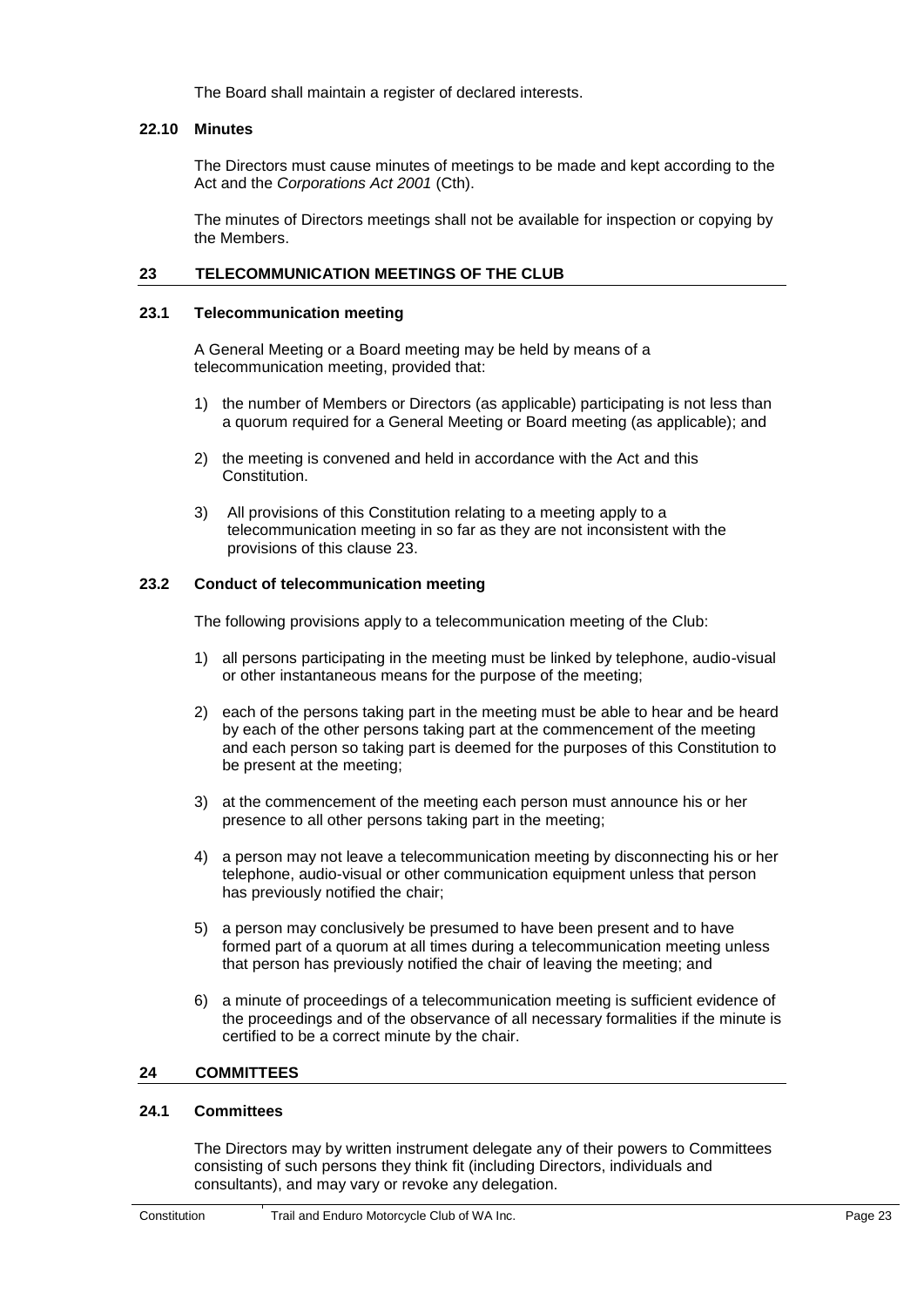## <span id="page-28-0"></span>**24.2 Powers delegated to Committees**

A Committee must exercise the powers delegated to it according to the terms of the delegation and any directions of the Directors. A Committee is responsible to and reports to the Board.

<span id="page-28-1"></span>Powers delegated to and exercised by a Committee are taken to have been exercised by the Board of Directors.

## <span id="page-28-2"></span>**24.3 Committee meetings**

Committee meetings are governed by the provisions of this Constitution dealing with Board meetings, as far as they are capable of application.

## <span id="page-28-7"></span><span id="page-28-3"></span>**25 BY-LAWS**

## **25.1 Making and amending By-Laws**

The Directors may from time to time make, adopt, amend and/or interpret By-Laws which in their opinion are necessary or desirable for the control, administration and management of the Club's affairs and Motorcycling in the Local Area and may amend, repeal and replace those By-Laws.

<span id="page-28-4"></span>Interpretation of the By-Laws is solely the responsibility of the Directors.

## **25.2 Effect of By-Laws**

<span id="page-28-5"></span>A By-*Law:*

- i) is subject to this Constitution;
	- ii) must be consistent with this Constitution; and
- iii) when in force, is binding on all Members and has the same effect as a provision in this Constitution.

#### <span id="page-28-6"></span>**26 KEEPING AND INSPECTION OF RECORDS**

#### **26.1 Records**

- (a) The Board shall establish and maintain proper records and minutes concerning all transactions, business, meetings and dealings of the Club and the Board and shall produce these as appropriate at each Board meeting or General Meeting.
- (b) The Directors will cause the Club records to be kept for a period of 7 years from their creation.

#### **26.2 Inspection of Records**

- (a) Members may on request inspect free of charge:
	- (i) the minutes of general meetings; and
	- (ii) the financial records, books, securities, this Constitution and any other relevant document of the Club.
- (b) The Board may refuse to permit a member to inspect records of the Club that relate to confidential, personal, employment, commercial or legal matters or where to do so may be prejudicial to the interests of the Club or where the Board reasonably considers the member seeking to inspect the records is not doing so in good faith.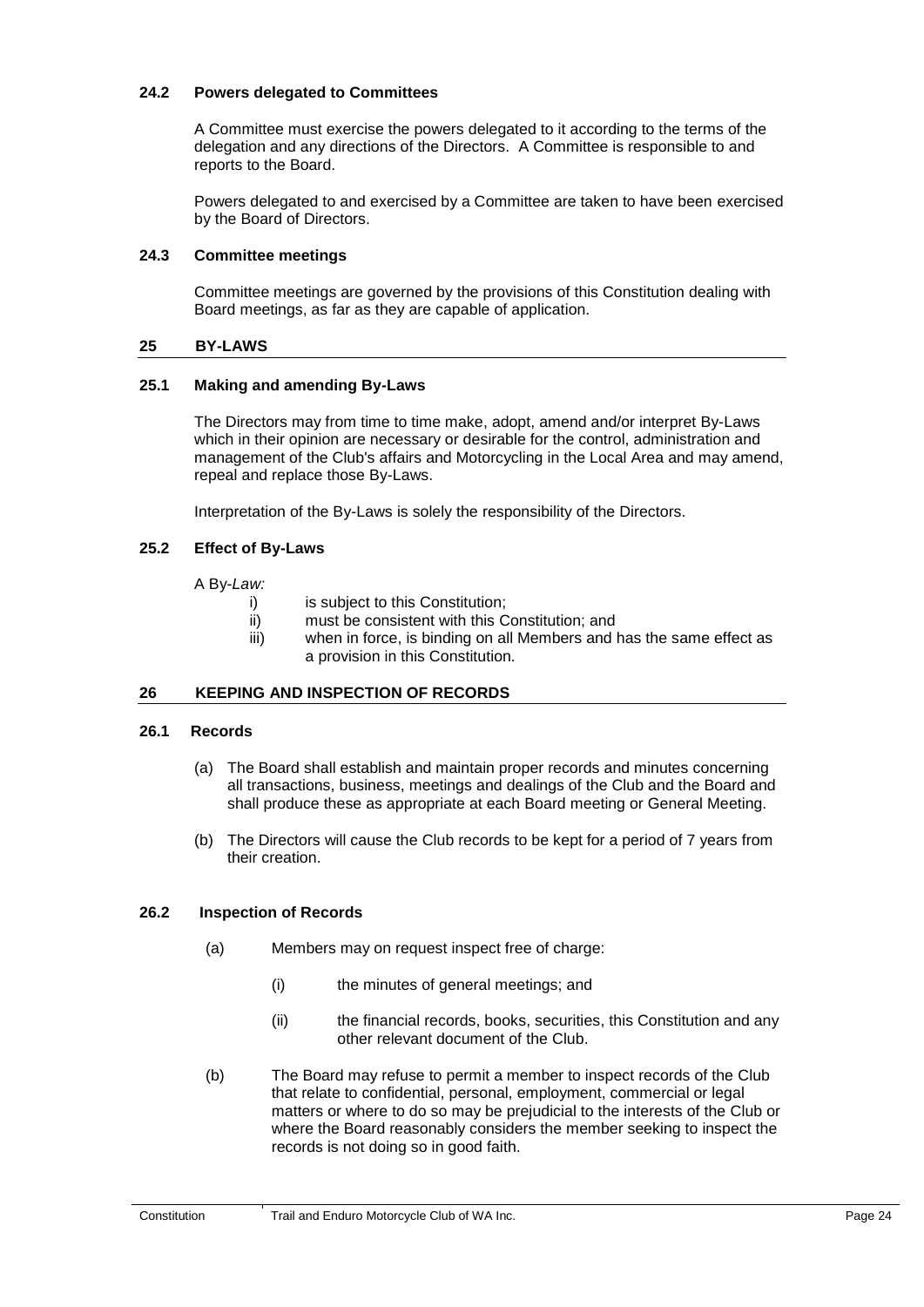- (c) The Board must on request make copies of these rules (Constitution) available to Members and applicants for membership free of charge.
- (d) A Member may make a copy of any of the other records of the Club referred to in this clause and the Club may charge a reasonable fee for provision of a copy of such a record.
- (e) For the purposes of this clause:
	- (i) relevant documents mean the records and other documents, however compiled, recorded or stored, that relate to the incorporation and management of the Club and includes the following
	- (ii) its financial statements;
	- (iii) its financial records;
	- (iv) this Constitution; and
	- (v) records and documents relating to transactions, dealings, business or property of the Club.

#### <span id="page-29-1"></span><span id="page-29-0"></span>**27. ACCOUNTS**

#### <span id="page-29-2"></span>**27.1 Records Kept in Accordance with Act**

Books, documents, securities and proper accounting and other records shall be kept in accordance with the Act, generally accepted accounting principles and/or any applicable code of conduct. All such records and the books of account shall be kept in the care and control of the Board.

#### <span id="page-29-3"></span>**27.2 Board to Submit Accounts**

The Board shall submit to the Annual General Meeting the accounts of the Club in accordance with the Act and will distribute copies of financial statements as required by the Act.

#### <span id="page-29-4"></span>**27.3 Transactions**

All cheques, promissory notes, bankers drafts, bills of exchange, other negotiable instruments, electronic transactions, and all receipts for money paid to the Club, shall be signed, drawn, accepted, endorsed or otherwise executed, as the case may be, in such manner as the Directors determine from time to time.

#### **27.4 Auditor**

27.4.1 A properly qualified auditor or auditors shall be appointed by the Directors and the remuneration of such auditor or auditors fixed and duties regulated in accordance with the *Corporations Act 2001* (Cth).

<span id="page-29-5"></span>27.4.2 Members may remove an auditor from office by resolution made at a General Meeting in accordance with the Act.

#### <span id="page-29-6"></span>**28 SERVICE OF DOCUMENTS**

#### **28.1 Document includes notice**

In this clause 28, document includes a notice.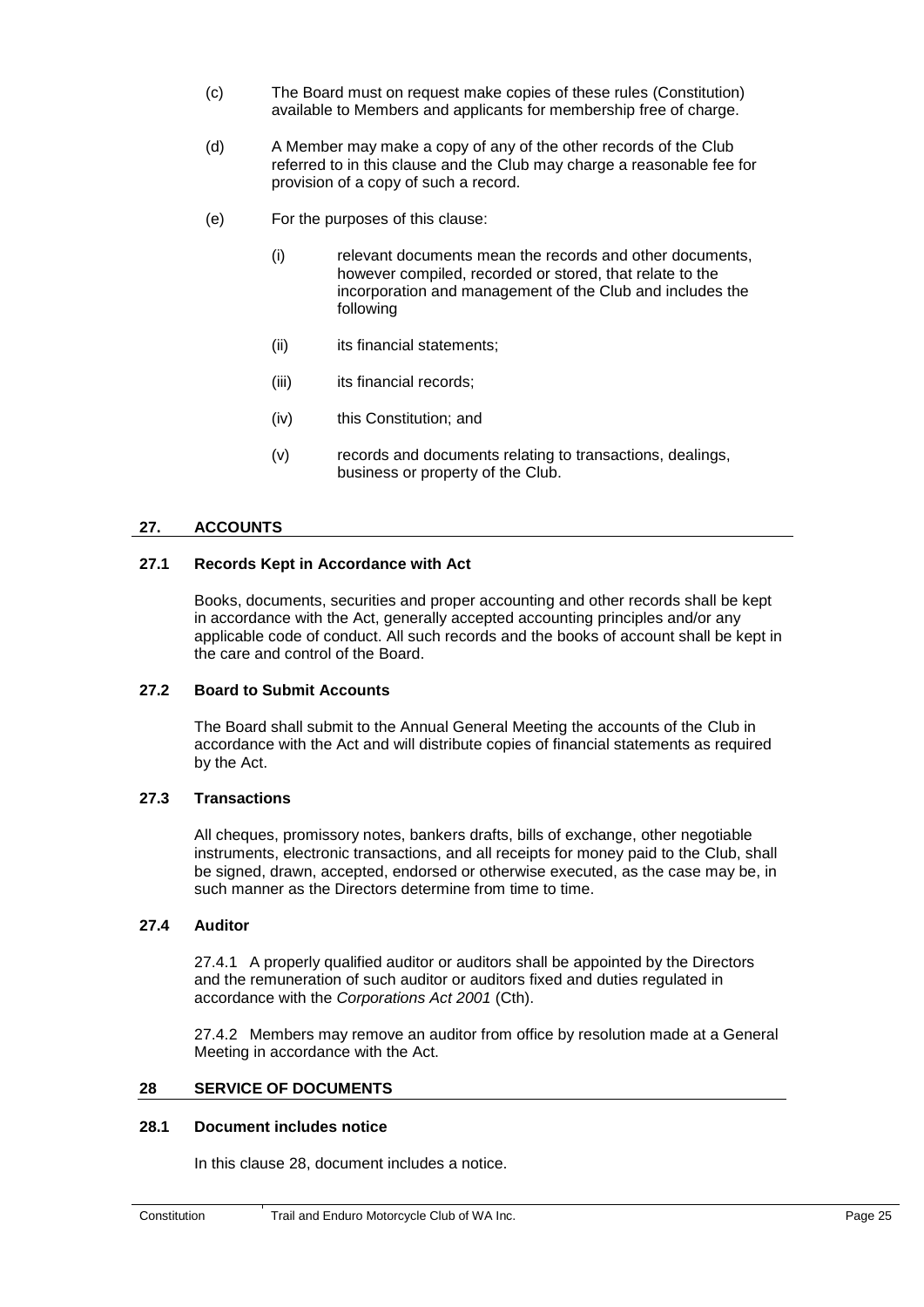## <span id="page-30-0"></span>**28.2 Methods of service on a Member**

The Club may give a document to a Member:

- personally:
- <span id="page-30-1"></span> by sending it by post to the address for the Member in the Register or an a alternative address nominated by the Member; or
	- by sending it to a fax number or electronic address nominated by the Member.

## <span id="page-30-2"></span>**28.3 Methods of service on the Club**

A Member may give a document to the Club:

- by delivering it to the Club's registered office;
- by sending it by post to the Club's registered office; or
- by sending it to a fax number or electronic address nominated by the Club.

#### **28.4 Post**

A document sent by post:

- if sent to an address in Australia, may be sent by ordinary post; and
- <span id="page-30-3"></span> if sent to an address outside Australia, or sent from an address outside Australia, must be sent by airmail,
- and in either case is taken to have been received on the second business day after the date of its posting.

#### **28.5 Electronic transmission**

If a document is sent by any form of electronic transmission, delivery of the document is taken to:

- <span id="page-30-4"></span> be effected by properly addressing and transmitting the electronic transmission; and
- have been delivered on the business day following its transmission.

## **29 INDEMNITY**

Every Director, officer, auditor and employee of the Club shall be indemnified out of the property or assets of the Club against any liability incurred by him/her in his/her capacity as Director, officer, auditor or employee in defending any proceedings, whether civil or criminal, in which judgment is given in his or her favour or in which he or she is acquitted or in connection with any application in relation to any such proceedings in which relief is, under the Act, granted to him or her by the Court.

The Club shall indemnify its Directors, officers, auditors and employees against all damages and costs (including legal costs) for which any such Directors, officer, auditor or employee may be or become liable to any third party in consequence of any act or omission except wilful misconduct:

in the case of a Director or officer, performed or made while acting on behalf of and with the authority, express or implied of the Club; and

<span id="page-30-6"></span><span id="page-30-5"></span>in the case of an employee, performed or made in the course of, and within the scope of his or her employment by the Club.

#### **30 WINDING UP**

#### **30.1 Contributions of Members on winding up**

Each Voting Member must contribute to the Club's property if the Club is wound up while they are a Member or within one year after their membership ceases.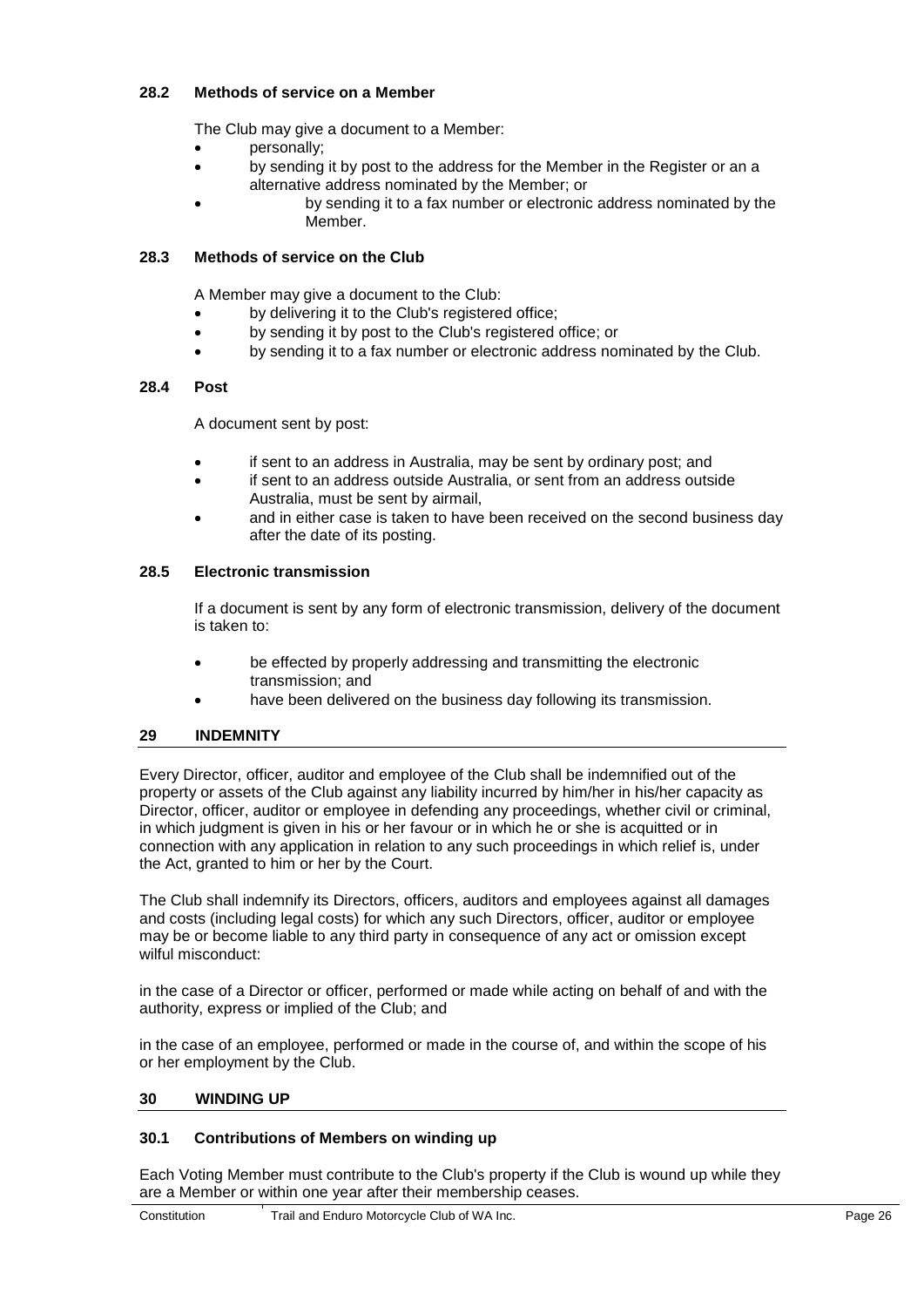The contribution is for:

- payment of the Club's debts and liabilities contracted before their membership ceased;
- the costs of winding up; and
- <span id="page-31-0"></span>adjustment of the rights of the contributories among themselves,
- and the amount is not to exceed \$1.00.
- No other Member must contribute to the Club's property if the Club is wound up.

## **30.2 Excess property on winding up**

- 1) Subject to the Act, if on the winding up or dissolution of the Club, and after satisfaction of all its debts and liabilities, any property remains, that property must be given or transferred to another body or bodies:
	- a. having objects similar to those of the Club; and
	- b. whose constitution prohibits (or each of whose constitutions prohibit) the distribution of its or their income and property among its or their members to an extent at least as great as is imposed under this Constitution.
	- c. That body is, or those bodies are, to be determined by the Voting Members at or before the time of dissolution or, failing that determination, by a judge who has or acquires jurisdiction in the matter.

## <span id="page-31-2"></span><span id="page-31-1"></span>**31 SOURCE OF FUNDS**

The funds of the Club may be derived from annual membership subscriptions, fees and levies payable by Members, donations, grants, sponsorships and such other sources as the Directors determine.

#### **32 REGISTERED ADDRESS**

The registered address of the Club is:

- POSTAL: The postal address of the Secretary of the Club
- Website: [www.trailandenduro.com.au](http://www.trailandenduro.com.au/)

email: [president@trailandenduro.com.au](mailto:president@trailandenduro.com.au)

or

the address determined from time to time by resolution of the Board;

<span id="page-31-3"></span>or

if the Board has not determined an address to be the registered address, the postal address of the one of the Directors.

## **33 TRANSITIONAL ARRANGEMENTS**

33.1 Notwithstanding any other clause of this Constitution, the transitional arrangements set out in this clause 33 shall apply from the date of adoption of this **Constitution** 

33.2 The Directors in place immediately prior to approval of this Constitution under the Act shall continue in those positions until the next Annual General Meeting following such approval, at which time all existing Directors will resign and Directors will be elected. Thereafter, the positions of the Directors shall be filled, vacated and otherwise dealt with in accordance with clause [18.4](#page-23-10) of this Constitution.